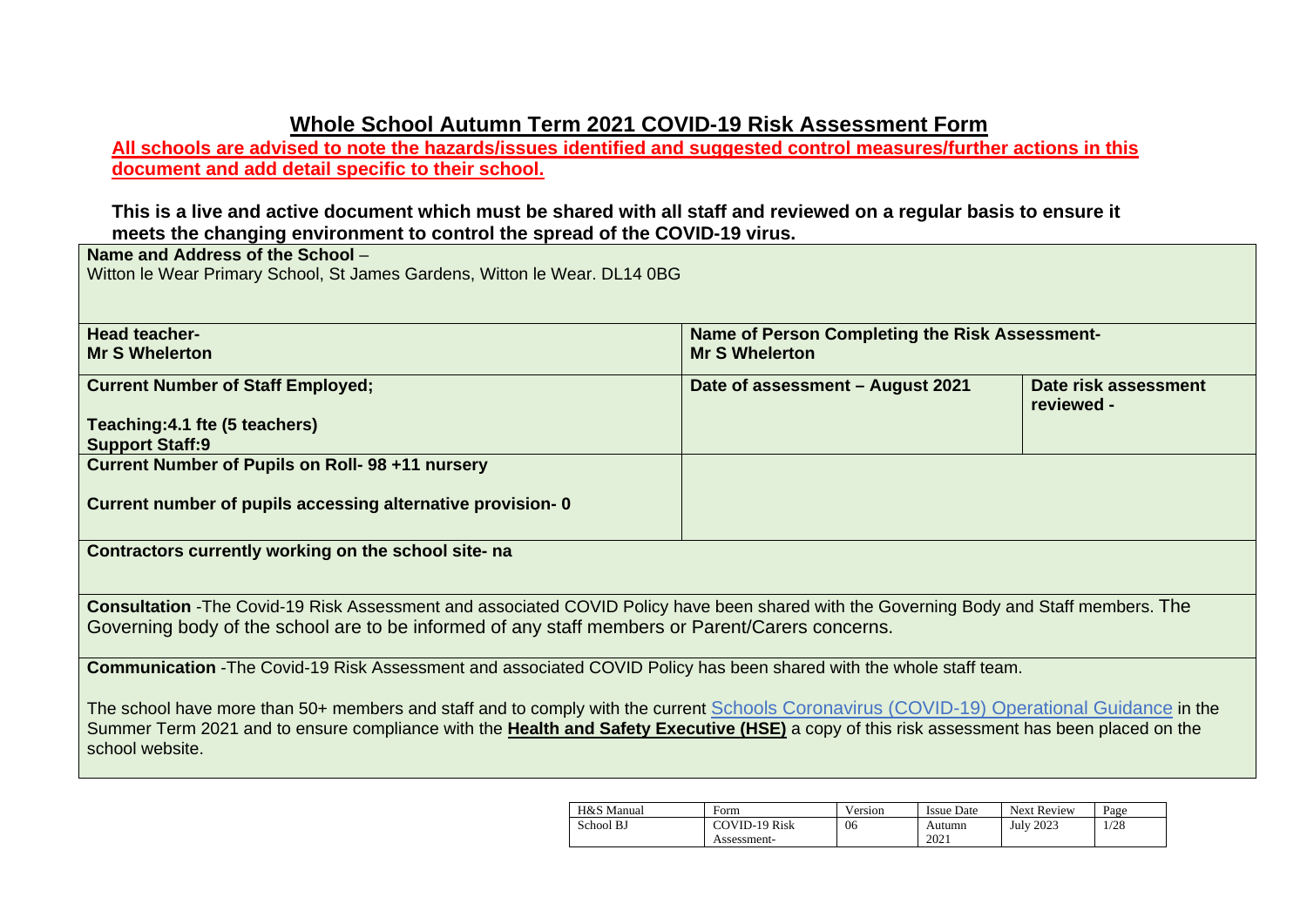Persons covered by this assessment – **The School Community, visitors, professionals, and contractors working in/attending the school site to provide support etc.**

COVID-19 is a virus which has serious effects which debilitates those who have caught it and causes immense distress both physically and mentally. The UK has suffered huge fatality rates.

**The virus is thought to spread mainly from person-to-person.**

- Between people who are in close contact with one another (within about 6 feet).
- Through respiratory droplets produced when an infected person coughs, sneezes, or talks.
- These droplets can land in the mouths or noses of people who are nearby or possibly be inhaled into the lungs.
- COVID-19 may be spread by people who are not showing symptoms.

| <b>RISK RATING</b> |                                                       | Likelihood                           |                                      |                                      |  |  |  |
|--------------------|-------------------------------------------------------|--------------------------------------|--------------------------------------|--------------------------------------|--|--|--|
|                    |                                                       | Probable                             | <b>Possible</b>                      | Remote                               |  |  |  |
|                    |                                                       | Occurs repeatedly, to be expected or | Could occur sometime or effect a few | Unlikely to occur or not many people |  |  |  |
|                    |                                                       | could affect large number of people  | people                               | to be affected                       |  |  |  |
|                    | <b>Major</b>                                          | High                                 | High                                 | Medium                               |  |  |  |
| Impact             | Major injury, permanent disability, or ill-<br>health |                                      |                                      |                                      |  |  |  |
|                    | <b>Severe</b>                                         | High                                 | Medium                               | Low                                  |  |  |  |
|                    | Injury requiring medical treatment                    |                                      |                                      |                                      |  |  |  |
|                    | <b>Minor</b>                                          | Medium                               | Low                                  | Low                                  |  |  |  |
|                    | First aid treatment                                   |                                      |                                      |                                      |  |  |  |

The school are following the guidance [Schools coronavirus \(COVID-19\) operational guidance](https://www.gov.uk/government/publications/actions-for-schools-during-the-coronavirus-outbreak/schools-coronavirus-covid-19-operational-guidance) and where applicable guidance for [Early Years,](https://www.gov.uk/government/publications/coronavirus-covid-19-early-years-and-childcare-closures/actions-for-early-years-and-childcare-providers-during-the-covid-19-pandemic) [Further Education Colleges](https://www.gov.uk/government/publications/coronavirus-covid-19-maintaining-further-education-provision/further-education-covid-19-operational-guidance) and [Special Schools.](https://www.gov.uk/government/publications/guidance-for-full-opening-special-schools-and-other-specialist-settings/send-and-specialist-settings-additional-covid-19-operational-guidance-applies-after-step-4)

Public Health England advice systems of controls to minimize coronavirus (COVID-19) risks in school environments, the school are adhering to the four key current systems of control;

- 1. Ensure good hygiene for everyone.
- 2. Maintain appropriate cleaning regimes.
- 3. Keep occupied spaces well ventilated.
- 4. Follow public health advice on testing, self-isolation and managing confirmed cases of COVID-19.

[COVID-19 will be a feature of our lives for the foreseeable future, so we need to learn to live with it and manage the risk to](https://www.gov.uk/guidance/covid-19-coronavirus-restrictions-what-you-can-and-cannot-do?fbclid=IwAR05JnKHSGCw44PjqCdklSq0TdZNY55Qqf_5_MDleT_oAMdmVYhPVoGwdgU)  ourselves and others-Coronavirus: how [to stay safe and help prevent the spread.](https://www.gov.uk/guidance/covid-19-coronavirus-restrictions-what-you-can-and-cannot-do?fbclid=IwAR05JnKHSGCw44PjqCdklSq0TdZNY55Qqf_5_MDleT_oAMdmVYhPVoGwdgU)

| H&S Manual | Form                 | Version | <b>Issue Date</b> | <b>Next Review</b> | Page |
|------------|----------------------|---------|-------------------|--------------------|------|
| School BJ  | <b>COVID-19 Risk</b> | 06      | Autumn            | <b>July 2023</b>   | 2/28 |
|            | Assessment-          |         | 2021              |                    |      |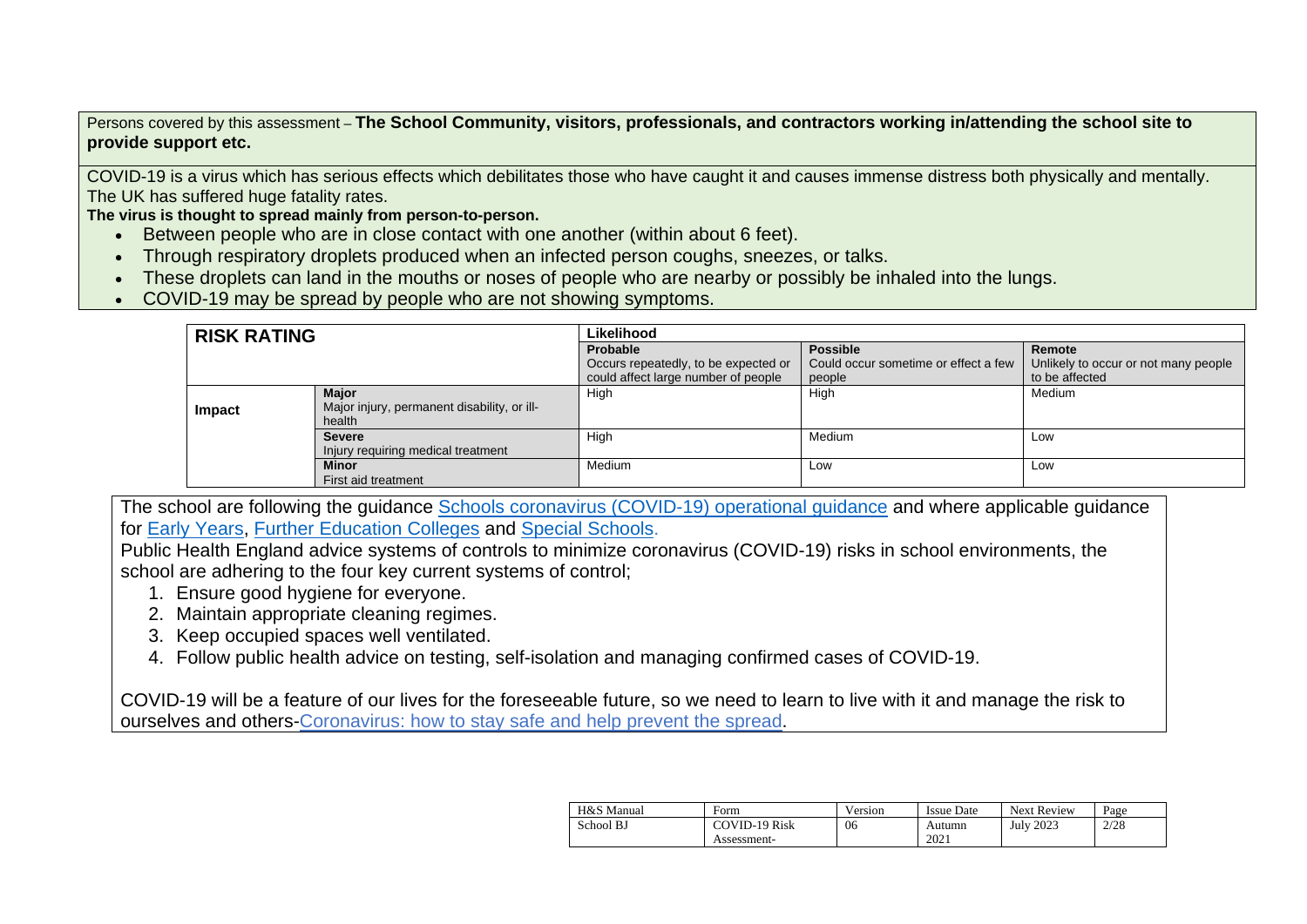| Hazards / issue                                                 | <b>Risk</b><br>rating<br>H/M/L | <b>Recommended controls</b>                                                                                                                                                                                                                                                                                                                                                                                                                                                                                                                                                                                                                                                                                                                                                                                                                                                                     | Yes/No<br>$(x \checkmark)$ if in<br>place) | Further action to be taken during the<br>Autumn Term 2021.                                                                                                                                                                                                                                                                                                                                                                                                                                                                                                                                                                                                                                                                                                                                                                                                                                                                                                                                                                                                                                                               | By whom<br>& when               | <b>Risk</b><br>Rating<br>H/M/L |
|-----------------------------------------------------------------|--------------------------------|-------------------------------------------------------------------------------------------------------------------------------------------------------------------------------------------------------------------------------------------------------------------------------------------------------------------------------------------------------------------------------------------------------------------------------------------------------------------------------------------------------------------------------------------------------------------------------------------------------------------------------------------------------------------------------------------------------------------------------------------------------------------------------------------------------------------------------------------------------------------------------------------------|--------------------------------------------|--------------------------------------------------------------------------------------------------------------------------------------------------------------------------------------------------------------------------------------------------------------------------------------------------------------------------------------------------------------------------------------------------------------------------------------------------------------------------------------------------------------------------------------------------------------------------------------------------------------------------------------------------------------------------------------------------------------------------------------------------------------------------------------------------------------------------------------------------------------------------------------------------------------------------------------------------------------------------------------------------------------------------------------------------------------------------------------------------------------------------|---------------------------------|--------------------------------|
|                                                                 |                                | 1) Transmission within the school community                                                                                                                                                                                                                                                                                                                                                                                                                                                                                                                                                                                                                                                                                                                                                                                                                                                     |                                            |                                                                                                                                                                                                                                                                                                                                                                                                                                                                                                                                                                                                                                                                                                                                                                                                                                                                                                                                                                                                                                                                                                                          |                                 |                                |
| <b>Transmission of</b><br>COVID-19 in the<br><b>Autumn Term</b> | H                              | -NHS COVID-19 Vaccination -<br>programme has commenced<br>throughout the UK.<br>-Pregnant staff are aware that<br>they can get vaccinated against<br>COVID-19 if aged 18 or over.<br>-A register is in place at the<br>school identifying staff members<br>who have received the<br>vaccination for COVID-19.<br>-Staff, Parents/Carers are aware<br>of the symptoms of COVID-19.<br>- The school have provided Staff,<br>Parents and Carers with an e-<br>mail address/contact details to<br>report a positive LFD/PCR test in<br>and out of school hours. The e-<br>mail address and contact details<br>are monitored on at least a daily<br>basis.<br>-Staff/ pupils who are<br>experiencing coronavirus<br>(COVID-19) symptoms, will not<br>attend the school and advised to<br>self-isolate. Staff/Parent/Carers<br>are advised to arrange a PCR<br>test. where symptoms are<br>presented. |                                            | -Remind all staff on their return to<br>school that the NHS COVID-19<br>Vaccination programme can still be<br>accessed-Book or manage your<br>coronavirus (COVID-19) vaccination.<br>-Ensure that the COVID-19 staff<br>vaccination register is kept up to date<br>during the Autumn Term 2021.<br>-Staff to be made aware that -A booster<br>vaccine programme is expected to be<br>rolled out from September 2021.<br>-Staff and Parents/Carers to be<br>reminded via the schools'<br>communication links that they must not<br>attend the school, even if they are<br>feeling better, until they receive their<br>PCR test results.<br>-Where coronavirus symptoms<br>presented Staff and Parents/Carers<br>advised to follow the Stay at home:<br>guidance for households with possible<br>or confirmed coronavirus (COVID-19)<br>infection.<br>-Staff and Parents/Carers to be<br>reminded to report the LFD/PCR results<br>to NHS Test and Trace.<br>-If the PCR test is negative the<br>staff/pupil can return to school.<br>-Where a positive case is identified NHS<br>Test & Trace will contact those who test | Headteacher<br><b>Sept 2021</b> | M                              |

| H&S Manual | Form                 | Version | <b>Issue Date</b> | <b>Next Review</b> | Page |
|------------|----------------------|---------|-------------------|--------------------|------|
| School BJ  | <b>COVID-19 Risk</b> | 06      | Autumn            | <b>July 2023</b>   | 3/28 |
|            | Assessment-          |         | 2021              |                    |      |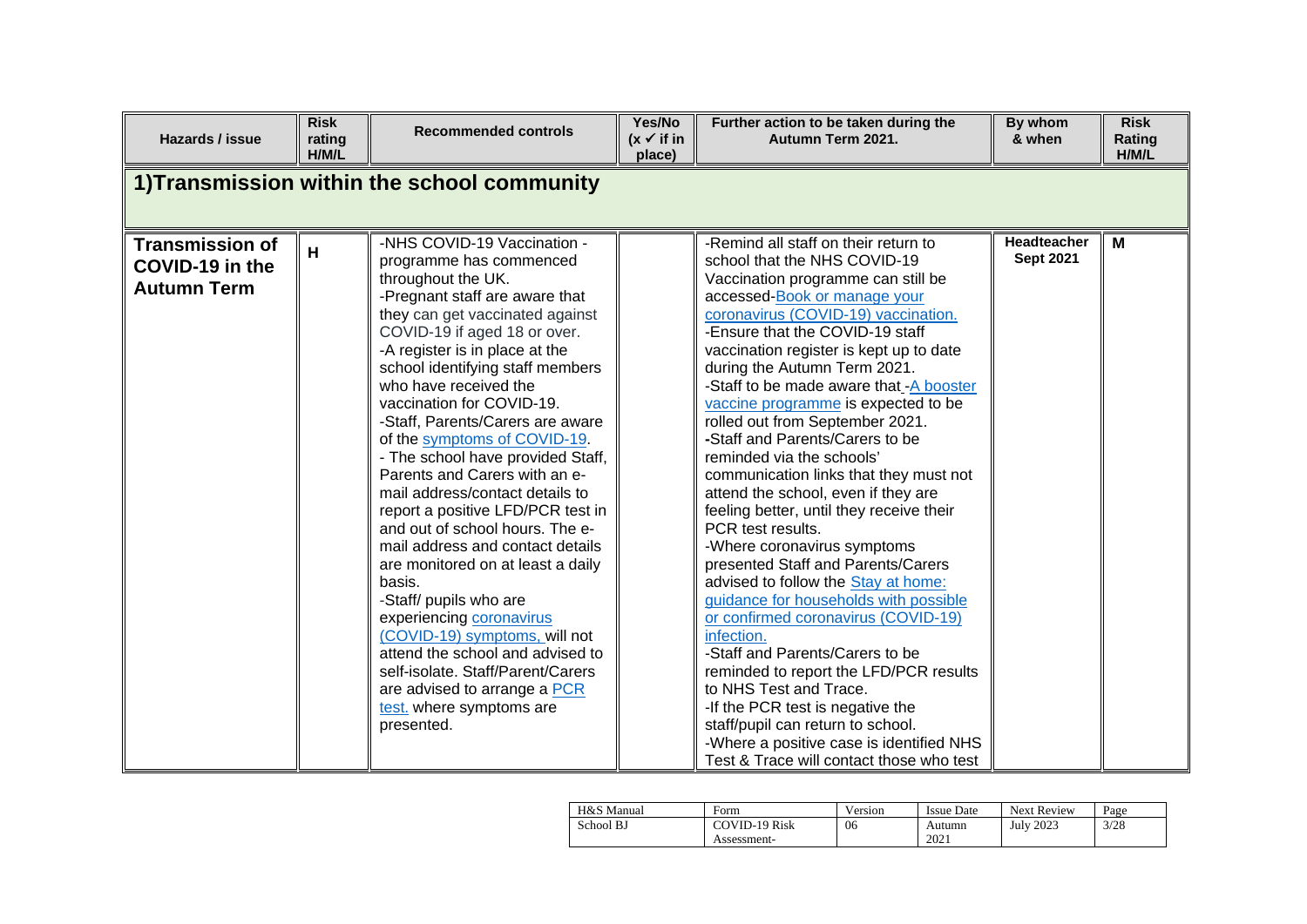| Hazards / issue | <b>Risk</b><br>rating<br>H/M/L | <b>Recommended controls</b>                                                                                                                                                                                                                                                                                                                                                                                                                                                                                            | Yes/No<br>$(x \vee$ if in<br>place) | Further action to be taken during the<br>Autumn Term 2021.                                                                                                                                                                                                                                                                                                                                                                                                                                                                                                                                                                                                                                                                                                                                                                                                                                                                                                                                                                                                                                                           | By whom<br>& when | <b>Risk</b><br>Rating<br>H/M/L |
|-----------------|--------------------------------|------------------------------------------------------------------------------------------------------------------------------------------------------------------------------------------------------------------------------------------------------------------------------------------------------------------------------------------------------------------------------------------------------------------------------------------------------------------------------------------------------------------------|-------------------------------------|----------------------------------------------------------------------------------------------------------------------------------------------------------------------------------------------------------------------------------------------------------------------------------------------------------------------------------------------------------------------------------------------------------------------------------------------------------------------------------------------------------------------------------------------------------------------------------------------------------------------------------------------------------------------------------------------------------------------------------------------------------------------------------------------------------------------------------------------------------------------------------------------------------------------------------------------------------------------------------------------------------------------------------------------------------------------------------------------------------------------|-------------------|--------------------------------|
|                 |                                | -Staff and Parents/Carers follow<br>the sickness absence procedure<br>in place at the school<br>-Staff and Pupil attendance<br>records maintained each day.<br>-All staff and pupils adhere to<br>any instructions, advice,<br>guidance, and site rules provided<br>to them.<br>-Identified staff and pupils are<br>participating in voluntary Lateral<br>Flow Device testing twice weekly<br>during the autumn term.<br>-Weekly updates circulated to<br>Headteachers by Jim Murray-<br>Head of Education and Skills. |                                     | positive - or their parent or legal<br>guardian - to identify close contacts.<br>-Staff and Parents/Carers advised to<br>report the outcome of their LFD/PCR<br>tests results to the school via the<br>previously agreed route.<br>-NHS Test and Trace are now<br>responsible for contacting close<br>contacts.<br>-Contingency framework in place to<br>ensure safe staffing levels are<br>achievable, agreed established and<br>monitored appropriate to group sizes/<br>pupil needs and the activities being<br>undertaken.<br>-Where a parent/carer insists that a<br>pupil attends the school, the<br>Headteacher can take the decision to<br>refuse the pupil entry into school if, in<br>the Headteachers reasonable<br>judgement, it is necessary to protect<br>other pupils and staff from possible<br>infection of COVID-19.<br>-Staff to be advised to continue to make<br>sensible decisions regarding their<br>proximity to others both in class and<br>when working with colleagues.<br>-Where concerns are raised with the<br>number of positive cases within the<br>school community contact the DfE |                   |                                |

| H&S Manual | Form                 | Version | <b>Issue Date</b> | <b>Next Review</b> | Page |
|------------|----------------------|---------|-------------------|--------------------|------|
| School BJ  | <b>COVID-19 Risk</b> | 06      | Autumn            | <b>July 2023</b>   | 4/28 |
|            | Assessment-          |         | 2021              |                    |      |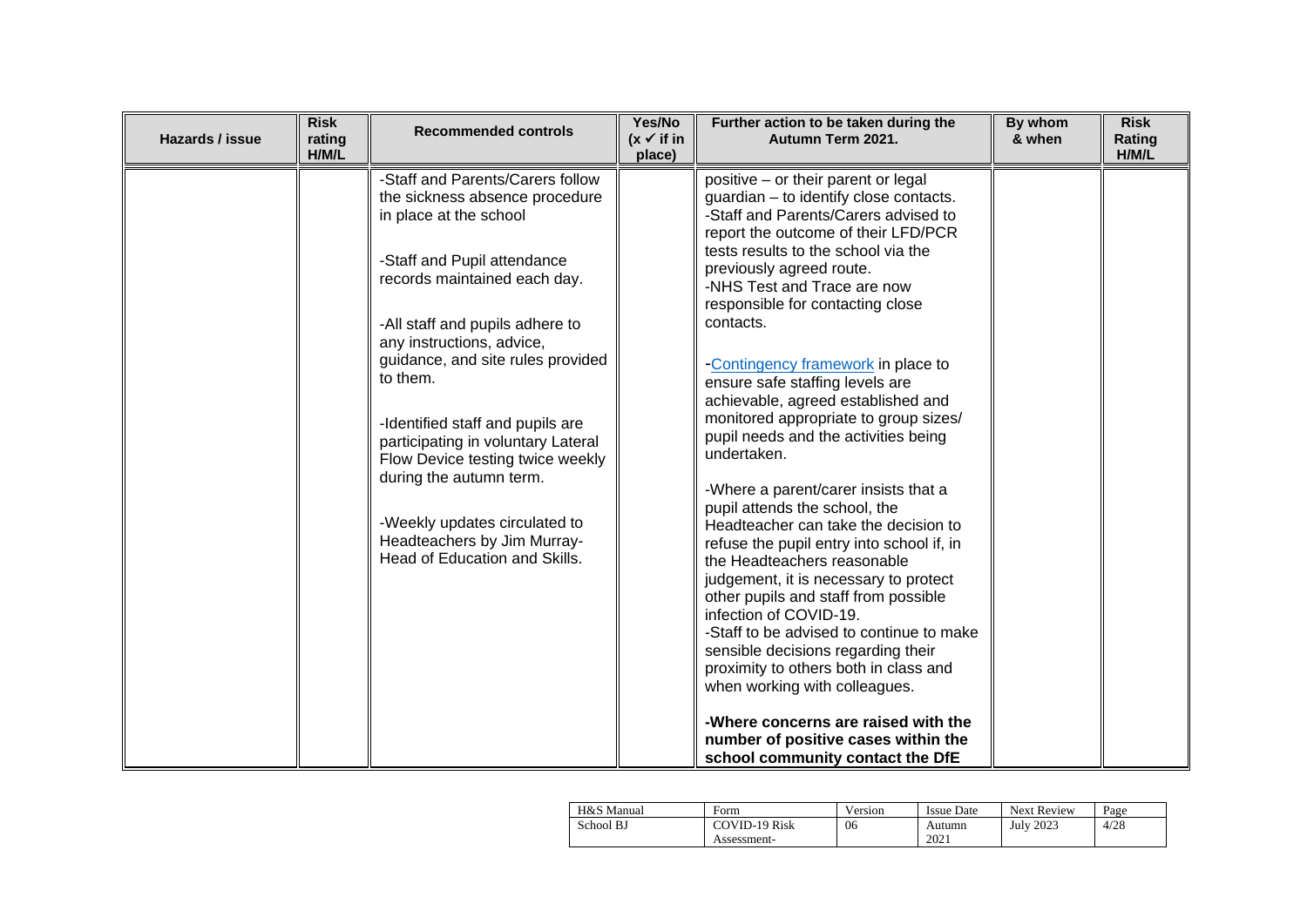| Hazards / issue                                                                           | <b>Risk</b><br>rating<br>H/M/L | <b>Recommended controls</b>                                                                                                                                                                                                                                                                                                                                                                                                                                                                                                                                                                                                                                                                                                                                                                                        | Yes/No<br>$(x \vee$ if in<br>place) | Further action to be taken during the<br>Autumn Term 2021.                                                                                                                                                                                                                                                                                                                                                                                                                                                                                                                                                                                                                                                                                                                                                                                                                                                                                                                                                                             | By whom<br>& when               | <b>Risk</b><br>Rating<br>H/M/L |
|-------------------------------------------------------------------------------------------|--------------------------------|--------------------------------------------------------------------------------------------------------------------------------------------------------------------------------------------------------------------------------------------------------------------------------------------------------------------------------------------------------------------------------------------------------------------------------------------------------------------------------------------------------------------------------------------------------------------------------------------------------------------------------------------------------------------------------------------------------------------------------------------------------------------------------------------------------------------|-------------------------------------|----------------------------------------------------------------------------------------------------------------------------------------------------------------------------------------------------------------------------------------------------------------------------------------------------------------------------------------------------------------------------------------------------------------------------------------------------------------------------------------------------------------------------------------------------------------------------------------------------------------------------------------------------------------------------------------------------------------------------------------------------------------------------------------------------------------------------------------------------------------------------------------------------------------------------------------------------------------------------------------------------------------------------------------|---------------------------------|--------------------------------|
|                                                                                           |                                |                                                                                                                                                                                                                                                                                                                                                                                                                                                                                                                                                                                                                                                                                                                                                                                                                    |                                     | helpline on 0800 046 8687 and<br>selecting option 1.<br>See contingency plan for definition of<br>'outbreak'                                                                                                                                                                                                                                                                                                                                                                                                                                                                                                                                                                                                                                                                                                                                                                                                                                                                                                                           |                                 |                                |
| <b>Staff/Pupils</b><br>identified as<br>close contacts<br>by NHS Test and<br><b>Trace</b> | M                              | -From the 16 <sup>th</sup> August 2021, staff<br>who are fully vaccinated or<br>pupils under the age of 18 years<br>old will no longer be required to<br>self-isolate if they are contacted<br>by NHS Test and Trace as a<br>close contact of a positive<br>COVID-19 case.<br>-A register is in place at the<br>school identifying staff members<br>that have received the<br>vaccination for COVID-19.<br>-Staff who are not fully<br>vaccinated will have to isolate if<br>they are identified by NHS Test<br>and Trace as being a close<br>contact.<br>- The school is no longer<br>expected to undertake contact<br>tracing. Close contacts will now<br>be identified via NHS Test and<br>Trace.<br>-Contact Tracing for Step 4<br><b>Onwards Frequently Asked</b><br>questions read where need<br>identified. |                                     | -Staff/Pupils identified as close contacts<br>will be contacted by NHS Test and<br>Trace and advised to take a PCR test.<br>-Close contacts within schools etc. will<br>be traced by NHS Test and Trace<br>where the positive case specifically<br>identifies the individual as having been<br>a close contact.<br>-Staff/Pupils identified as close contact<br>will not need to self-isolate while they<br>are awaiting their test results.<br>-If the PCR result is positive, the<br>individual must isolate, and NHS Test<br>and Trace will work with the staff/pupil<br>to identify their close contacts.<br>-The school will continue to keep a<br>record of pupils and staff known to be<br>symptomatic or to have tested positive,<br>so that they can provide assistance if<br>contacted by NHS Track and Trace.<br>-Consideration be given to continuing<br>with seating plans in classrooms.<br>If a positive test is returned, all children<br>within the class/ group will be advised to<br>get their children PCR tested. | Headteacher<br><b>Sept 2021</b> |                                |

| H&S Manual | Form                 | Version | Issue Date | <b>Next Review</b> | Page |
|------------|----------------------|---------|------------|--------------------|------|
| School BJ  | <b>COVID-19 Risk</b> | 06      | Autumn     | <b>July 2023</b>   | 5/28 |
|            | Assessment-          |         | 2021       |                    |      |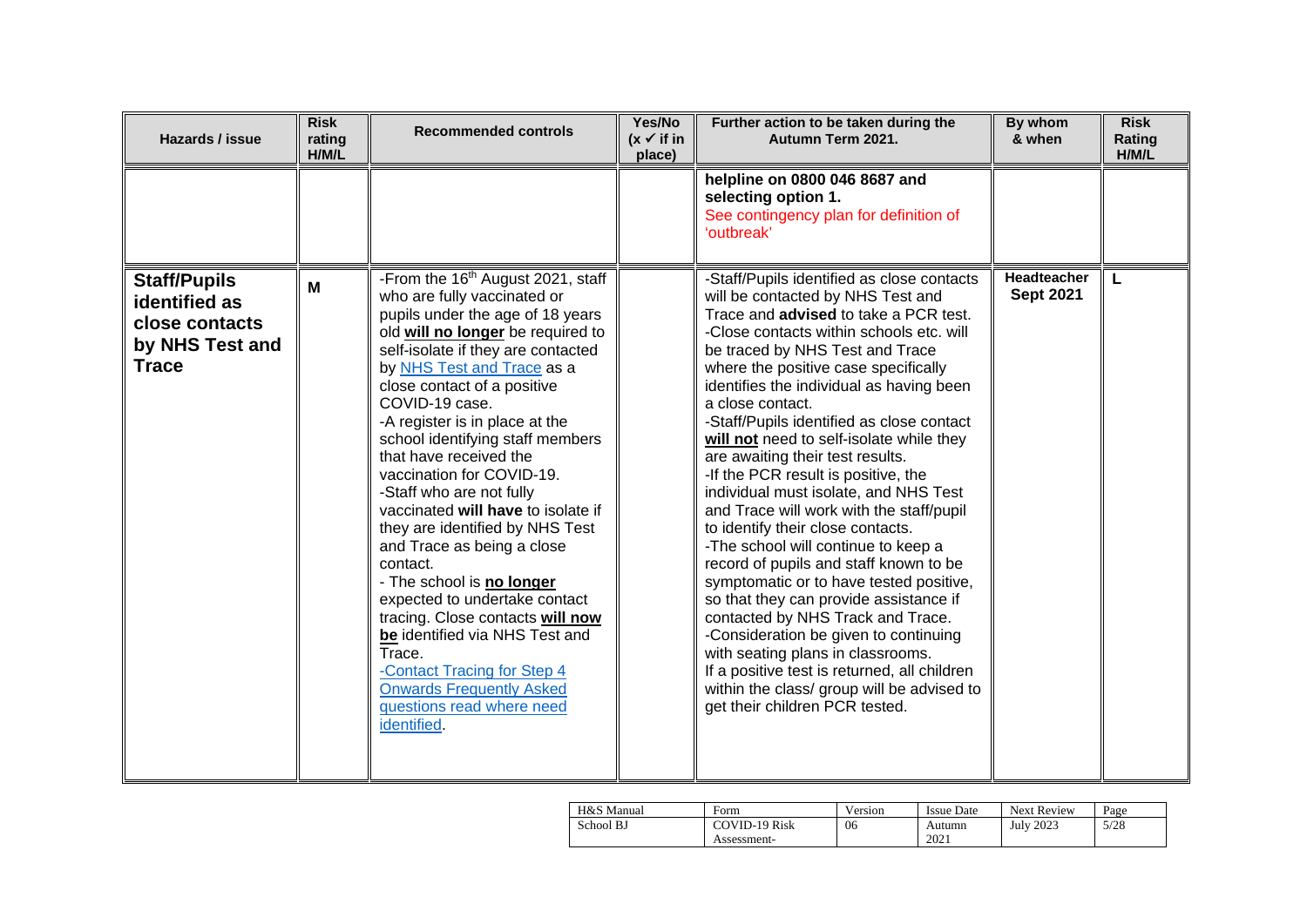| Hazards / issue                                                                                             | <b>Risk</b><br>rating<br>H/M/L | <b>Recommended controls</b>                                                                                                                                                                                                                                                                                                                                                                                                                                                                                                                                                                                                                                                                                                                                                                                                                                                                                                  | Yes/No<br>$(x \vee$ if in<br>place) | Further action to be taken during the<br>Autumn Term 2021. | By whom<br>& when               | <b>Risk</b><br>Rating<br>H/M/L |  |  |  |  |
|-------------------------------------------------------------------------------------------------------------|--------------------------------|------------------------------------------------------------------------------------------------------------------------------------------------------------------------------------------------------------------------------------------------------------------------------------------------------------------------------------------------------------------------------------------------------------------------------------------------------------------------------------------------------------------------------------------------------------------------------------------------------------------------------------------------------------------------------------------------------------------------------------------------------------------------------------------------------------------------------------------------------------------------------------------------------------------------------|-------------------------------------|------------------------------------------------------------|---------------------------------|--------------------------------|--|--|--|--|
| 2) Lateral Flow Device (LFD) Asymptomatic Testing Site (ATS) testing in schools and LFD testing at<br>home. |                                |                                                                                                                                                                                                                                                                                                                                                                                                                                                                                                                                                                                                                                                                                                                                                                                                                                                                                                                              |                                     |                                                            |                                 |                                |  |  |  |  |
| <b>ATS Pupil LFD</b><br><b>Testing in</b><br><b>Schools</b>                                                 | н                              | - Rapid LFD testing remains a<br>vital part of the plan to supress<br>the COVID-19 virus. Schools are<br>following the guidance;<br>Schools COVID-19 operational<br>guidance.<br>-Asymptomatic Testing Site<br>(ATS) set up in an identified area<br>in the school for the start of the<br>Autumn Term 2021 to test pupils<br>who have given consent.<br>-LFD testing programme put in<br>place to test each Secondary<br>school pupils/year group who<br>have volunteered to participate,<br>prior to the start of the school<br>term.<br>-LFD testing carried out at least<br>3 days prior to the start of the<br>Autumn term.<br>-Staff and pupils will wear face<br>coverings in the ATS testing<br>area.<br>-Consenting Secondary school<br>age pupils will complete 2 onsite<br>tests, 3 to 5 days apart, on their<br>return to school in the Autumn<br>Term 2021, before moving to<br>twice weekly LFD tests at home. |                                     |                                                            | Headteacher<br><b>Sept 2021</b> | L                              |  |  |  |  |

| H&S Manual | Form          | Version | Issue Date | <b>Next Review</b> | Page |
|------------|---------------|---------|------------|--------------------|------|
| School BJ  | COVID-19 Risk | 06      | Autumn     | <b>July 2023</b>   | 6/28 |
|            | Assessment-   |         | 2021       |                    |      |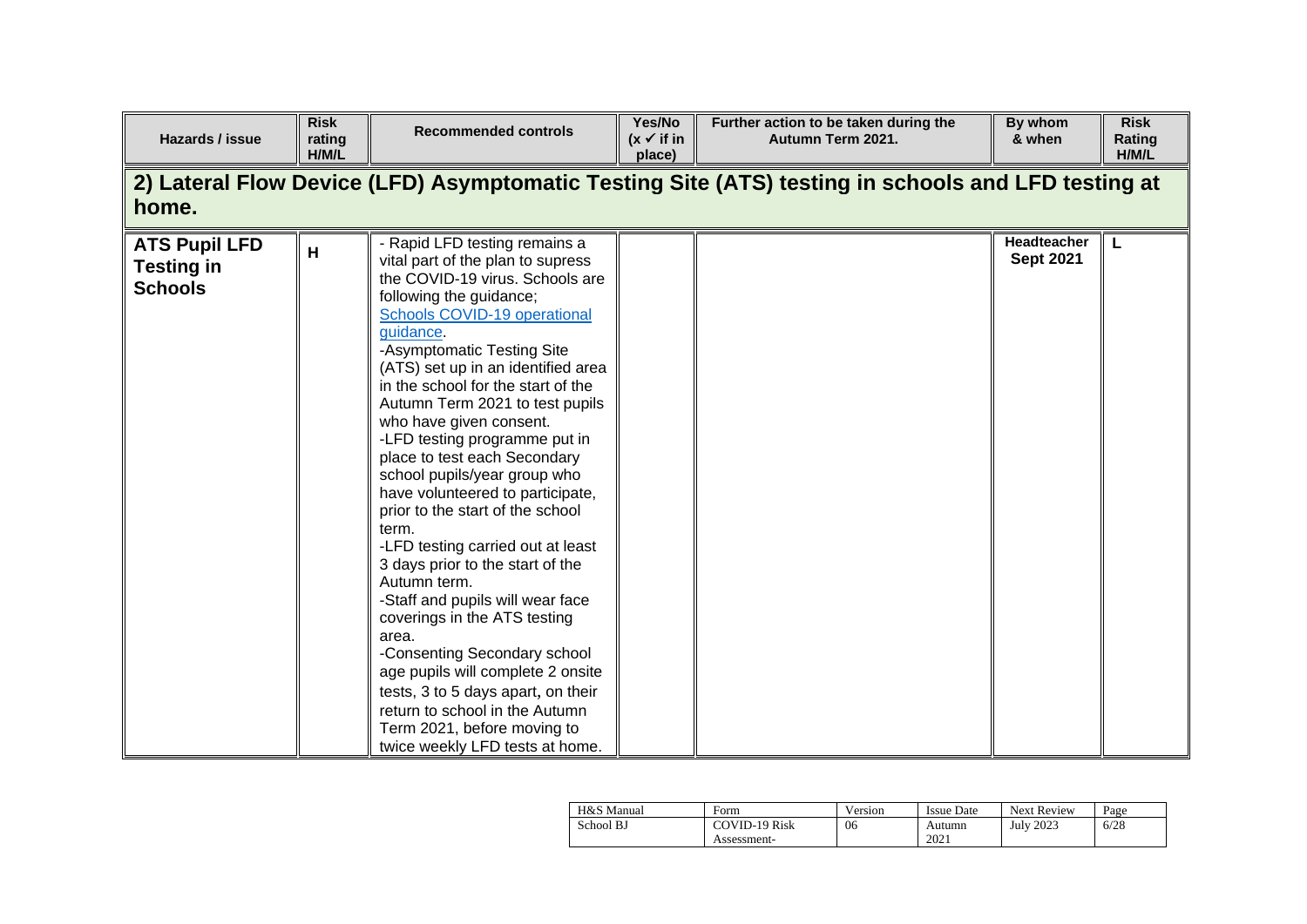| Hazards / issue                                    | <b>Risk</b><br>rating<br>H/M/L | <b>Recommended controls</b>                                                                                                                                                                                                                                                                                                                                                                                                                                                                                                                                                                                                                                                                                                                                    | Yes/No<br>$(x \vee$ if in<br>place) | Further action to be taken during the<br>Autumn Term 2021.                                                                                                                                                                 | By whom<br>& when                  | <b>Risk</b><br>Rating<br>H/M/L |
|----------------------------------------------------|--------------------------------|----------------------------------------------------------------------------------------------------------------------------------------------------------------------------------------------------------------------------------------------------------------------------------------------------------------------------------------------------------------------------------------------------------------------------------------------------------------------------------------------------------------------------------------------------------------------------------------------------------------------------------------------------------------------------------------------------------------------------------------------------------------|-------------------------------------|----------------------------------------------------------------------------------------------------------------------------------------------------------------------------------------------------------------------------|------------------------------------|--------------------------------|
|                                                    |                                | -Trained staff supervise pupils<br>undertaking a LFD test in the<br>ATS.<br>-Identified staff/pupils are<br>participating in the LFD testing<br>voluntary programme in<br>Secondary and Special schools.<br>-LFD participation records are<br>maintained to identify and<br>monitor Staff and Pupils who<br>have given consent to participate<br>in the school/home testing<br>programme;<br>Rapid asymptomatic testing in<br>specialist settings (applies from<br>step 4) and School COVID-19<br>operational guidance followed.<br>-Asymptomatic Testing-Primary<br>age pupils will not be tested with<br>LFDs. PHE have advised there<br>are currently limited public health<br>benefits attached to testing<br>primary pupils with lateral flow<br>devices. |                                     |                                                                                                                                                                                                                            |                                    |                                |
| Staff/Pupil with a<br>recent Covid-19<br>diagnosis | M                              | - Anyone who has previously<br>received a positive COVID-19<br>PCR test result should not be re-<br>tested within 90 days of that test,<br>unless they develop any new<br>symptoms of COVID-19.                                                                                                                                                                                                                                                                                                                                                                                                                                                                                                                                                                |                                     | -Request evidence of when Staff/Pupil<br>tested positive for COVID-19, testing to<br>commence after 90 days.<br>-LFD testing to recommence after 90<br>days.<br>-LFD testing is to be reviewed at the<br>end of September. | Head<br>Teacher-<br>As<br>required | L                              |

| H&S Manual | Form          | Version | Issue Date | <b>Next Review</b> | Page |
|------------|---------------|---------|------------|--------------------|------|
| School BJ  | COVID-19 Risk | 06      | Autumn     | <b>July 2023</b>   | 7/28 |
|            | Assessment-   |         | 2021       |                    |      |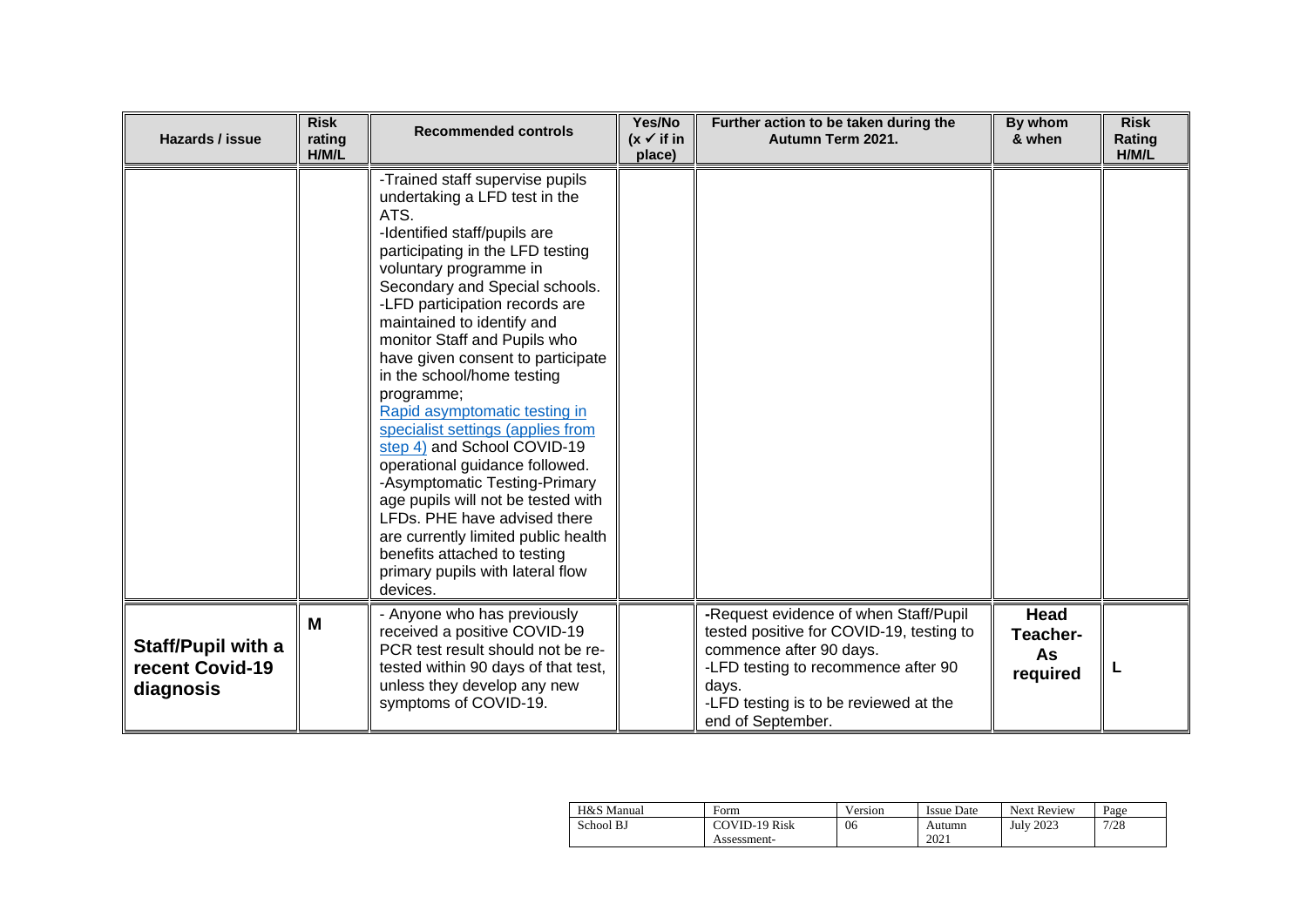| Hazards / issue                                        | <b>Risk</b><br>rating<br>H/M/L | <b>Recommended controls</b>                                                                                                                                                                                                                                                                                                                                                                                                                                                                                   | Yes/No<br>$(x \vee$ if in<br>place) | Further action to be taken during the<br>Autumn Term 2021.                                                                                                                                                                                                                                                                                                                                                                                                                                                                                                                                                           | By whom<br>& when                       | <b>Risk</b><br>Rating<br>H/M/L |
|--------------------------------------------------------|--------------------------------|---------------------------------------------------------------------------------------------------------------------------------------------------------------------------------------------------------------------------------------------------------------------------------------------------------------------------------------------------------------------------------------------------------------------------------------------------------------------------------------------------------------|-------------------------------------|----------------------------------------------------------------------------------------------------------------------------------------------------------------------------------------------------------------------------------------------------------------------------------------------------------------------------------------------------------------------------------------------------------------------------------------------------------------------------------------------------------------------------------------------------------------------------------------------------------------------|-----------------------------------------|--------------------------------|
| <b>Pupil ATS</b><br><b>Positive LFD</b><br><b>Test</b> | H                              | -The school report the LFD test<br>results to NHS Test and Trace.<br>-Parents/Carers contacted when<br>a pupil has a positive LFD test<br>result and asked to collect their<br>child.<br>-The pupil is kept 2m apart from<br>all other pupils and staff whilst<br>on site, where possible, until<br>they are collected by their<br>parents/carers.<br>-Parents/Carers advised to<br>follow the<br>Stay at home: guidance for<br>households with possible or<br>confirmed coronavirus (COVID-<br>19) infection |                                     | -Parents/Carers advised to book a PCR<br>test for the pupil.<br>-Parents/Carers advised to report the<br>outcome of the PCR to Test and Trace.<br>- If the PCR test is negative the pupil<br>can return to school.<br>-Parents/Carers advised to follow Stay<br>at home: guidance for households with<br>possible or confirmed coronavirus<br>(COVID-19) infection<br>-Parents/Carers reminded to report the<br>results of the PCR test via the school e-<br>mail address/contact details provided by<br>the school. The e-mail address/contact<br>details are monitored by the school on<br>at least a daily basis. | <b>Headteacher</b><br>September<br>2021 | L                              |
| Home<br><b>Asymptomatic</b><br><b>Testing</b>          | M                              | -The school have provided Staff,<br>Parent and Carers with an e-mail<br>address/contact details to report<br>a positive LFD/PCR test in and<br>out of school hours. The e-mail<br>address and contact details are<br>monitored on at least a daily<br>basis.<br>-The school are following;<br>Primary schools, school-based<br>nurseries and maintained<br>nursery schools.<br><b>Testing for secondary schools</b><br>and FE colleges.<br>SEND and specialist settings.                                      |                                     | - Continue to advise Staff, Parents and<br>Carers to report LFD Test results<br>reported via - Report a COVID-19 rapid<br>lateral flow test result.<br>-A small on-site LFD test centre is<br>maintained in secondary schools to<br>allow for those unable to take LFD test<br>at home on site.<br>-Parents/Carers of Primary aged pupils<br>are to be reminded that Primary School<br>age pupils should not be undertaking<br>LFD tests at home. Parents/Carers of<br>Primary age pupils presenting with<br>symptoms of COVID-19 are advised to<br>take them for a PCR test.                                        | Headteacher<br><b>Sept 2021</b>         | L                              |

| H&S Manual | Form                 | Version | <b>Issue Date</b> | <b>Next Review</b> | Page |
|------------|----------------------|---------|-------------------|--------------------|------|
| School BJ  | <b>COVID-19 Risk</b> | 06      | Autumn            | <b>July 2023</b>   | 8/28 |
|            | Assessment-          |         | 2021              |                    |      |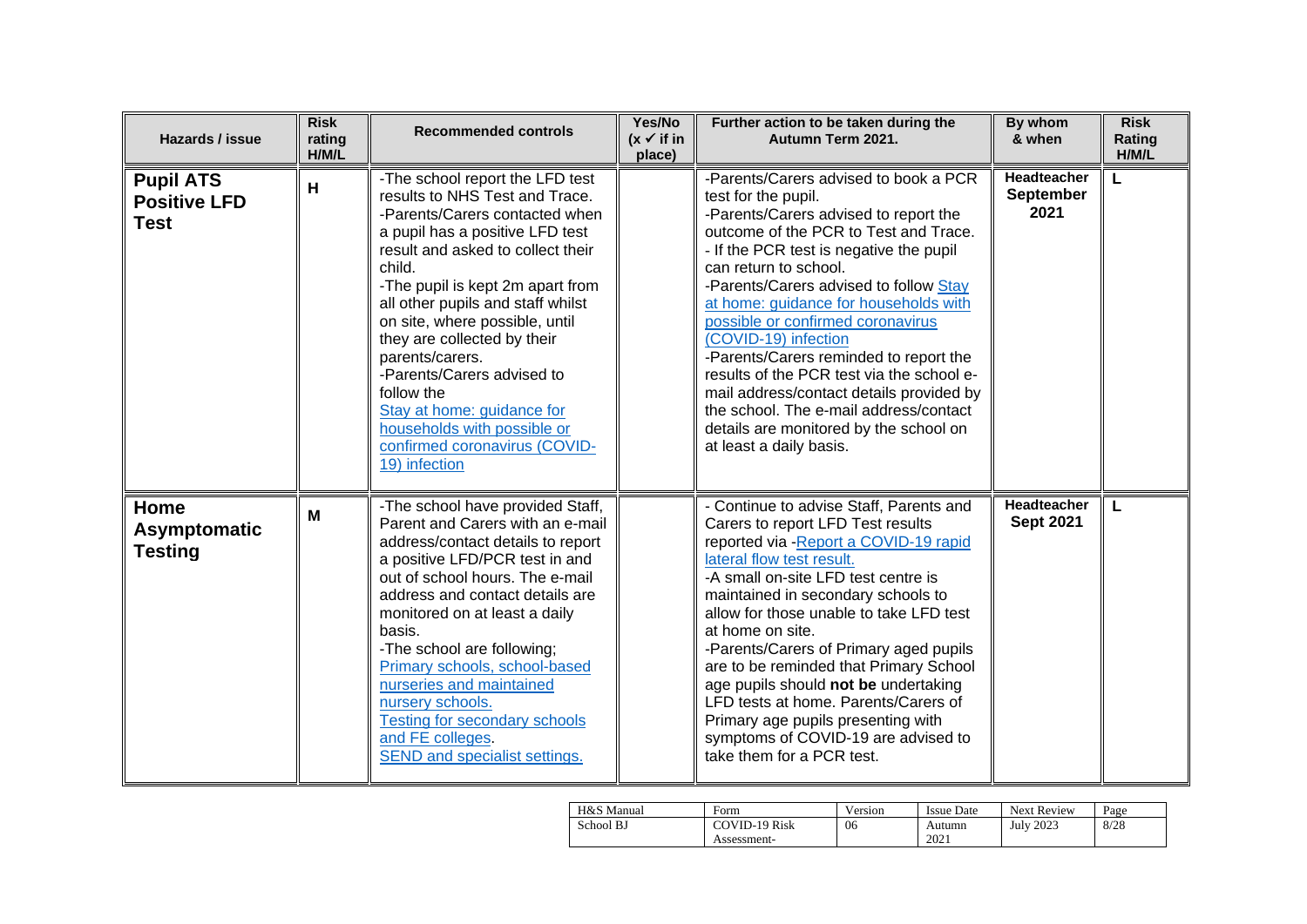| Hazards / issue                                       | <b>Risk</b><br>rating<br>H/M/L | <b>Recommended controls</b>                                                                                                                                                                                                                                                                                                                                                                                                                                                                                                                                                                                                                                                                                                                                                                                                                    | Yes/No<br>$(x \vee$ if in<br>place) | Further action to be taken during the<br>Autumn Term 2021.                                                                                                                                                                                     | By whom<br>& when               | <b>Risk</b><br>Rating<br>H/M/L |
|-------------------------------------------------------|--------------------------------|------------------------------------------------------------------------------------------------------------------------------------------------------------------------------------------------------------------------------------------------------------------------------------------------------------------------------------------------------------------------------------------------------------------------------------------------------------------------------------------------------------------------------------------------------------------------------------------------------------------------------------------------------------------------------------------------------------------------------------------------------------------------------------------------------------------------------------------------|-------------------------------------|------------------------------------------------------------------------------------------------------------------------------------------------------------------------------------------------------------------------------------------------|---------------------------------|--------------------------------|
|                                                       |                                | -Staff and pupils were advised to<br>continue twice weekly testing<br>over the Summer period.<br>-LFD Home testing risk<br>assessment in place.<br>-Primary age pupils will not be<br>tested with LFDs. PHE have<br>advised there are currently<br>limited public health benefits<br>attached to testing primary pupils<br>with lateral flow devices.<br>-Primary School age pupils<br>presenting with symptoms of<br>COVID-19 should have a PCR<br>test.<br>-Primary School age pupils will<br>not be undertaking LFD tests at<br>home.<br>-Staff continuing to undertake<br>twice weekly home tests<br>whenever they are on site until<br>the end of September, when this<br>will be reviewed.<br>-Staff, Parents and Carers<br>advised to report LFD Test<br>results reported via - Report a<br>COVID-19 rapid lateral flow test<br>result. |                                     |                                                                                                                                                                                                                                                |                                 |                                |
| <b>Home Positive</b><br><b>LFD/PCR test</b><br>result | H                              | -Staff and Parents/Carers<br>advised to report the outcome of<br>their LFD/PCR tests results to<br>the school via the previously<br>agreed route.                                                                                                                                                                                                                                                                                                                                                                                                                                                                                                                                                                                                                                                                                              |                                     | -Parents/Carers reminded to report the<br>results of the PCR test via the school e-<br>mail address/contact details provided by<br>the school. The e-mail address/contact<br>details are monitored by the school on<br>at least a daily basis. | Headteacher<br><b>Sept 2021</b> | L                              |

| H&S Manual | Form                 | Version | <b>Issue Date</b> | <b>Next Review</b> | Page |
|------------|----------------------|---------|-------------------|--------------------|------|
| School BJ  | <b>COVID-19 Risk</b> | 06      | Autumn            | <b>July 2023</b>   | 9/28 |
|            | Assessment-          |         | 2021              |                    |      |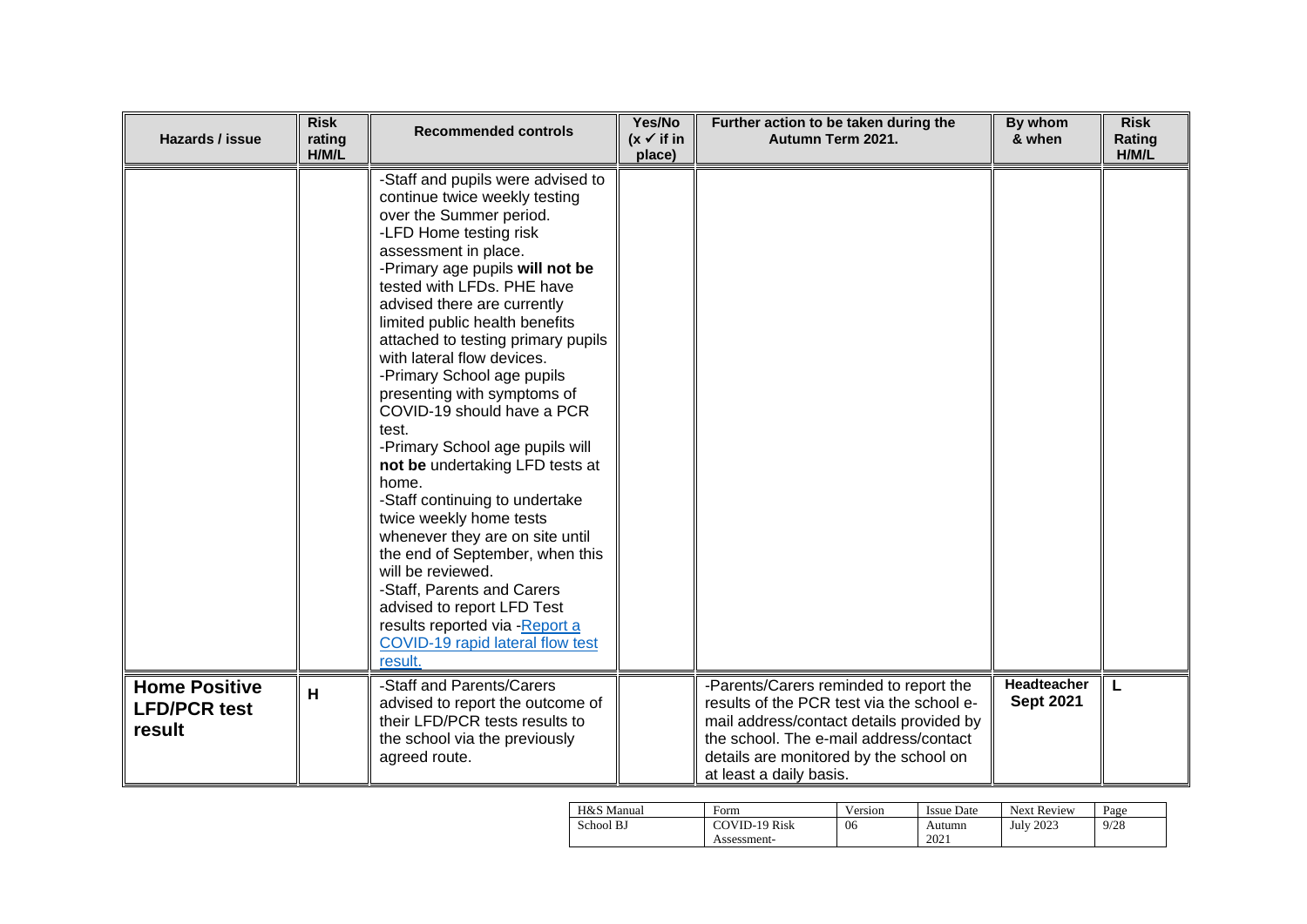| Hazards / issue             | <b>Risk</b><br>rating<br>H/M/L | <b>Recommended controls</b>                                                                                                                                                                                                                                                                                                                                                                                                                                                                                                                                                                                                   | Yes/No<br>$(x \vee$ if in<br>place) | Further action to be taken during the<br>Autumn Term 2021.                                                                                                                                                                                                                                                                                                                                                                                                                                                                                                                                                                                                                                   | By whom<br>& when               | <b>Risk</b><br>Rating<br>H/M/L |
|-----------------------------|--------------------------------|-------------------------------------------------------------------------------------------------------------------------------------------------------------------------------------------------------------------------------------------------------------------------------------------------------------------------------------------------------------------------------------------------------------------------------------------------------------------------------------------------------------------------------------------------------------------------------------------------------------------------------|-------------------------------------|----------------------------------------------------------------------------------------------------------------------------------------------------------------------------------------------------------------------------------------------------------------------------------------------------------------------------------------------------------------------------------------------------------------------------------------------------------------------------------------------------------------------------------------------------------------------------------------------------------------------------------------------------------------------------------------------|---------------------------------|--------------------------------|
|                             |                                | -Staff, and parent/carers are<br>aware to report the LFD/PCR<br>test results via the NHS Online<br>reporting system for both<br>negative, void, and positive test<br>results.                                                                                                                                                                                                                                                                                                                                                                                                                                                 |                                     | -Staff, and parent/carers are to be<br>reminded to report the test result via the<br>NHS Online Test and Trace reporting<br>system for both negative, void, and<br>positive test results.<br>--If the PCR test is negative the<br>staff/pupil can return to school.<br>-Where a positive case is identified NHS<br>Test & Trace will contact those who test<br>positive - or their parent or legal<br>guardian - to identify close contacts.                                                                                                                                                                                                                                                 |                                 |                                |
| COVID-19<br><b>Outbreak</b> | H                              | -If the school identifies that it has<br>had several positive (PCR)<br>cases within a 14-day period, but<br>has not been contacted by Track<br>and Trace, the school will<br>contact the dedicated DfE advice<br>service on 0800 046 8687, who<br>will escalate it to the local health<br>protection team if necessary and<br>may advise the school to<br>implement its outbreak<br>management plan and<br>Contingency framework:<br>education and childcare settings<br>-DCC Public Health Team are<br>monitoring all positive cases<br>reported in the County. Where<br>an increase in cases occurs,<br>DCC H&S Team may be |                                     | -DCC Public Health Team have<br>provided a template COVID-19<br>Outbreak management plan that is to be<br>completed by the Headteacher.<br>-The school may be contacted, by the<br>local health protection teams in<br>response to a local outbreak.<br>-Where an outbreak is identified It may<br>be necessary to reintroduce face<br>coverings for staff and pupils when in<br>classrooms and moving around the<br>school site.<br>-Where an outbreak is identified it may<br>be necessary to reintroduce class<br>bubbles and restrict movement around<br>the building.<br>-Where concerns are raised with the<br>number of positive cases within the<br>school community contact the DfE | Headteacher<br><b>Sept 2021</b> | L                              |

| H&S Manual | Form          | Version | <b>Issue Date</b> | <b>Next Review</b> | Page  |
|------------|---------------|---------|-------------------|--------------------|-------|
| School BJ  | COVID-19 Risk | 06      | Autumn            | <b>July 2023</b>   | 10/28 |
|            | Assessment-   |         | 2021              |                    |       |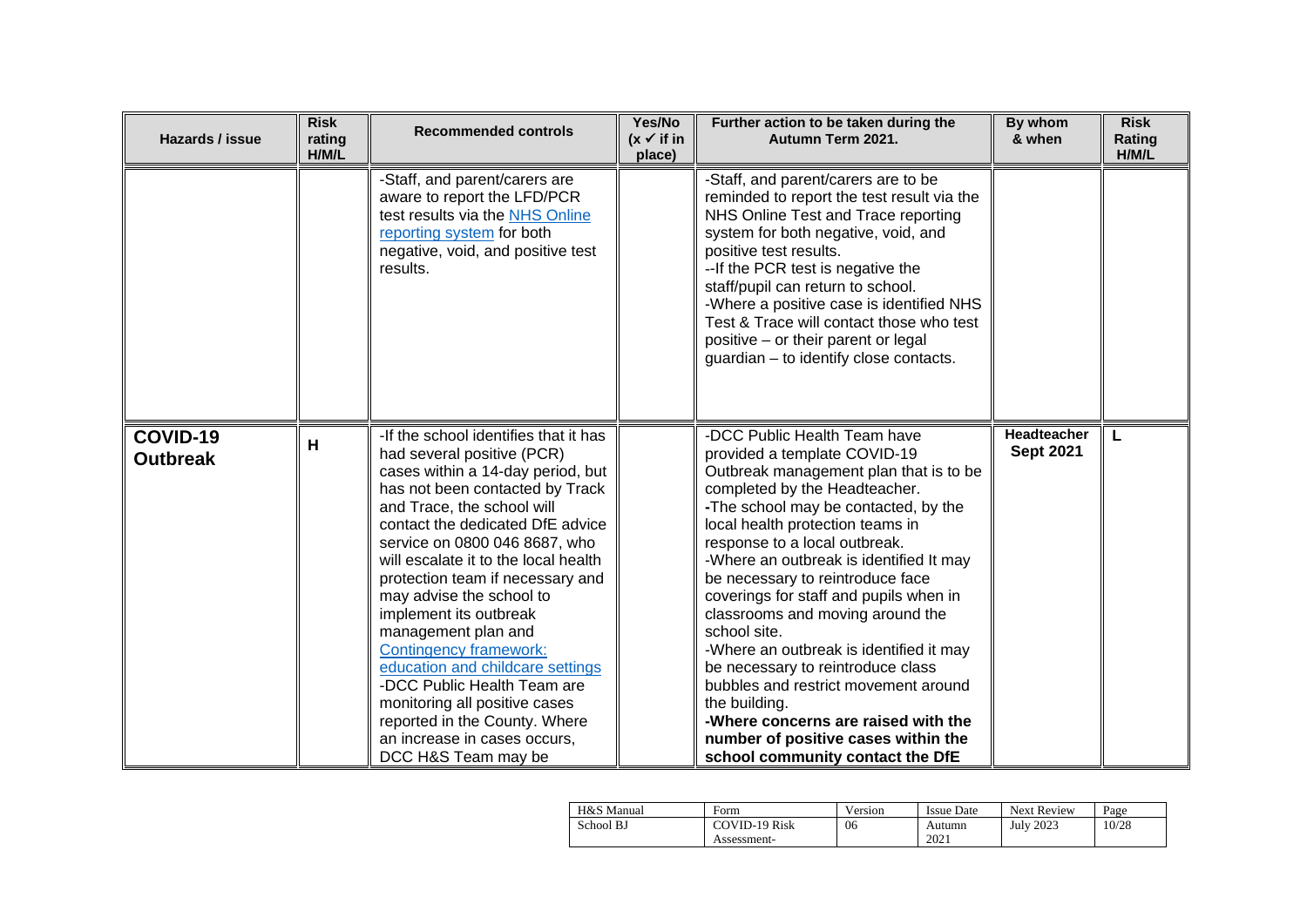| contacted to offer support to<br>helpline on 0800 046 8687 and<br>identified schools.<br>selecting option 1.<br>3) Day to day infection control.<br>-Staff to be advised to continue to make<br>Headteacher<br><b>Infection Control</b><br>-Staff and pupils who experience<br>M<br>H<br>COVID-19 symptoms or have a<br>sensible decisions regarding their<br>within the school<br>positive LFD test whilst at school<br>proximity to others both in class and<br>are sent home as soon as<br>when working with colleagues.<br>possible and advised to arrange<br>-Staff and pupils should avoid using<br>to have a PCR test. -<br>public transport and, wherever possible,                                                                                                                                                                                                                                                                                                                                                                                                                                                                                                                                             | Hazards / issue | <b>Risk</b><br>rating<br>H/M/L | <b>Recommended controls</b>     | Yes/No<br>$(x \vee$ if in<br>place) | Further action to be taken during the<br>Autumn Term 2021. | By whom<br>& when | <b>Risk</b><br>Rating<br>H/M/L |
|-------------------------------------------------------------------------------------------------------------------------------------------------------------------------------------------------------------------------------------------------------------------------------------------------------------------------------------------------------------------------------------------------------------------------------------------------------------------------------------------------------------------------------------------------------------------------------------------------------------------------------------------------------------------------------------------------------------------------------------------------------------------------------------------------------------------------------------------------------------------------------------------------------------------------------------------------------------------------------------------------------------------------------------------------------------------------------------------------------------------------------------------------------------------------------------------------------------------------|-----------------|--------------------------------|---------------------------------|-------------------------------------|------------------------------------------------------------|-------------------|--------------------------------|
|                                                                                                                                                                                                                                                                                                                                                                                                                                                                                                                                                                                                                                                                                                                                                                                                                                                                                                                                                                                                                                                                                                                                                                                                                         |                 |                                |                                 |                                     |                                                            |                   |                                |
|                                                                                                                                                                                                                                                                                                                                                                                                                                                                                                                                                                                                                                                                                                                                                                                                                                                                                                                                                                                                                                                                                                                                                                                                                         |                 |                                |                                 |                                     |                                                            |                   |                                |
| or household.<br>collect pupils from the school<br>--Staff members well being assessed as<br>site.<br>-Pupils who experience COVID-<br>to whether they are fit enough to make<br>19 symptoms are to be collected<br>their own way home. Where need<br>from school as soon as possible.<br>identified, next of kin to be contacted.<br>They are kept 2m apart from all<br>-Close contacts are now identified via<br>other pupils and staff whilst on<br>NHS Test and Trace, schools are no<br>site, where possible.<br>longer required to undertake contact<br>-If a pupil needs direct personal<br>tracing.<br>care until they can return home,<br>-Consideration be given to gradually<br>staff wear gloves, an apron, and<br>introducing traditional school life e.g.,<br>a face mask. Eye protection<br>whole school/year group assemblies<br>should also be worn if deemed<br>during September.<br>Open drop off introduced from 8:45am -<br>risk from coughing/spitting/<br>9:00am to reduce parents congregating.<br>vomiting.<br>-Anyone who comes into close<br>3:15pm parents pick up from two<br>contact with someone with<br>different areas<br>COVID symptoms must wash<br>their hands. They do not need to |                 |                                | Parents/Carers are contacted to |                                     | be collected by a member of their family                   |                   |                                |

| H&S Manual | Form          | Version | Issue Date | <b>Next Review</b> | Page |
|------------|---------------|---------|------------|--------------------|------|
| School BJ  | COVID-19 Risk | 06      | Autumn     | <b>July 2023</b>   | 1/28 |
|            | Assessment-   |         | 2021       |                    |      |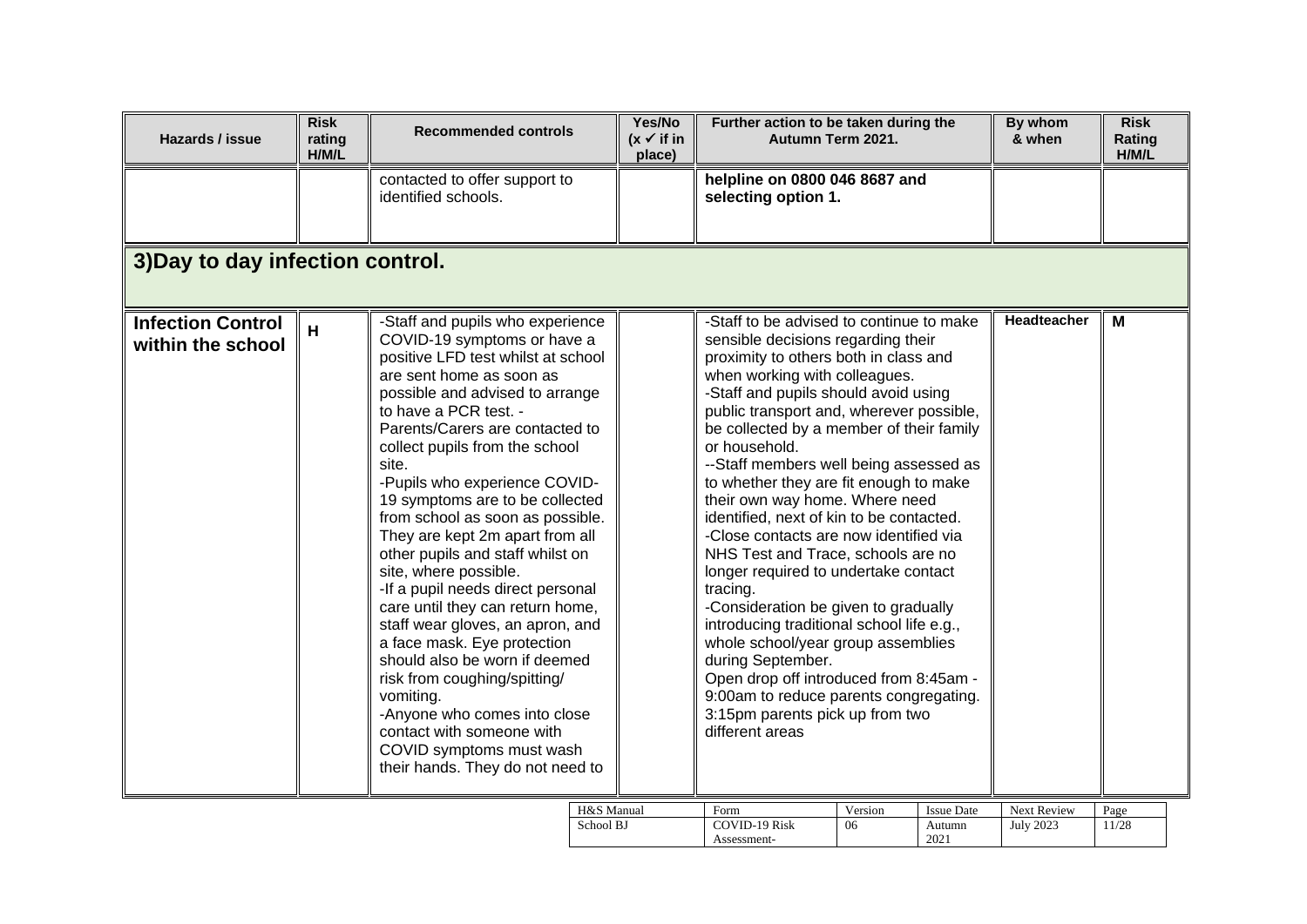| Hazards / issue                                                     | <b>Risk</b><br>rating<br>H/M/L | <b>Recommended controls</b>                                                                                                                                                                                                                                                                                                                                                                                                                                                                                                    | Yes/No<br>$(x \checkmark)$ if in<br>place) | Further action to be taken during the<br>Autumn Term 2021.                                                                                                                                                                                                                                                                                        | By whom<br>& when  | <b>Risk</b><br>Rating<br>H/M/L |
|---------------------------------------------------------------------|--------------------------------|--------------------------------------------------------------------------------------------------------------------------------------------------------------------------------------------------------------------------------------------------------------------------------------------------------------------------------------------------------------------------------------------------------------------------------------------------------------------------------------------------------------------------------|--------------------------------------------|---------------------------------------------------------------------------------------------------------------------------------------------------------------------------------------------------------------------------------------------------------------------------------------------------------------------------------------------------|--------------------|--------------------------------|
|                                                                     |                                | isolate or get a test unless they<br>develop symptoms themselves.<br>-Staff/ pupils who test positive for<br>COVID 19 should self-isolate for<br>10 days.<br>-Close contacts should take a<br>PCR test but do not need to<br>isolate; they can continue to<br>attend the school setting whilst<br>they are waiting for their results<br>(unless they develop symptoms).<br>- Infection Control Risk<br>assessment in place to manage<br>other biological hazards within<br>the school community.<br>-Spillage policy in place. |                                            |                                                                                                                                                                                                                                                                                                                                                   |                    |                                |
| <b>Social</b><br><b>Distancing</b><br>within the school<br>building | н                              | -All occupied areas within the<br>school will be ventilated<br>throughout the school day.<br>-Good hand and respiratory<br>hygiene demonstrated when<br>moving about the building.<br>-Pupils are supervised when<br>moving about the building.                                                                                                                                                                                                                                                                                |                                            | -Although social distancing is no longer<br>a legal requirement for staff and pupils,<br>Headteachers still have a legal duty to<br>ensure the health and safety of their<br>staff and pupils.<br>-Staff are to be advised to continue to<br>make sensible decisions regarding their<br>proximity to others both in class and<br>with colleagues. | <b>Headteacher</b> | L                              |

| H&S Manual | Form          | Version | <b>Issue Date</b> | <b>Next Review</b> | Page  |
|------------|---------------|---------|-------------------|--------------------|-------|
| School BJ  | COVID-19 Risk | 06      | Autumn            | <b>July 2023</b>   | 12/28 |
|            | Assessment-   |         | 2021              |                    |       |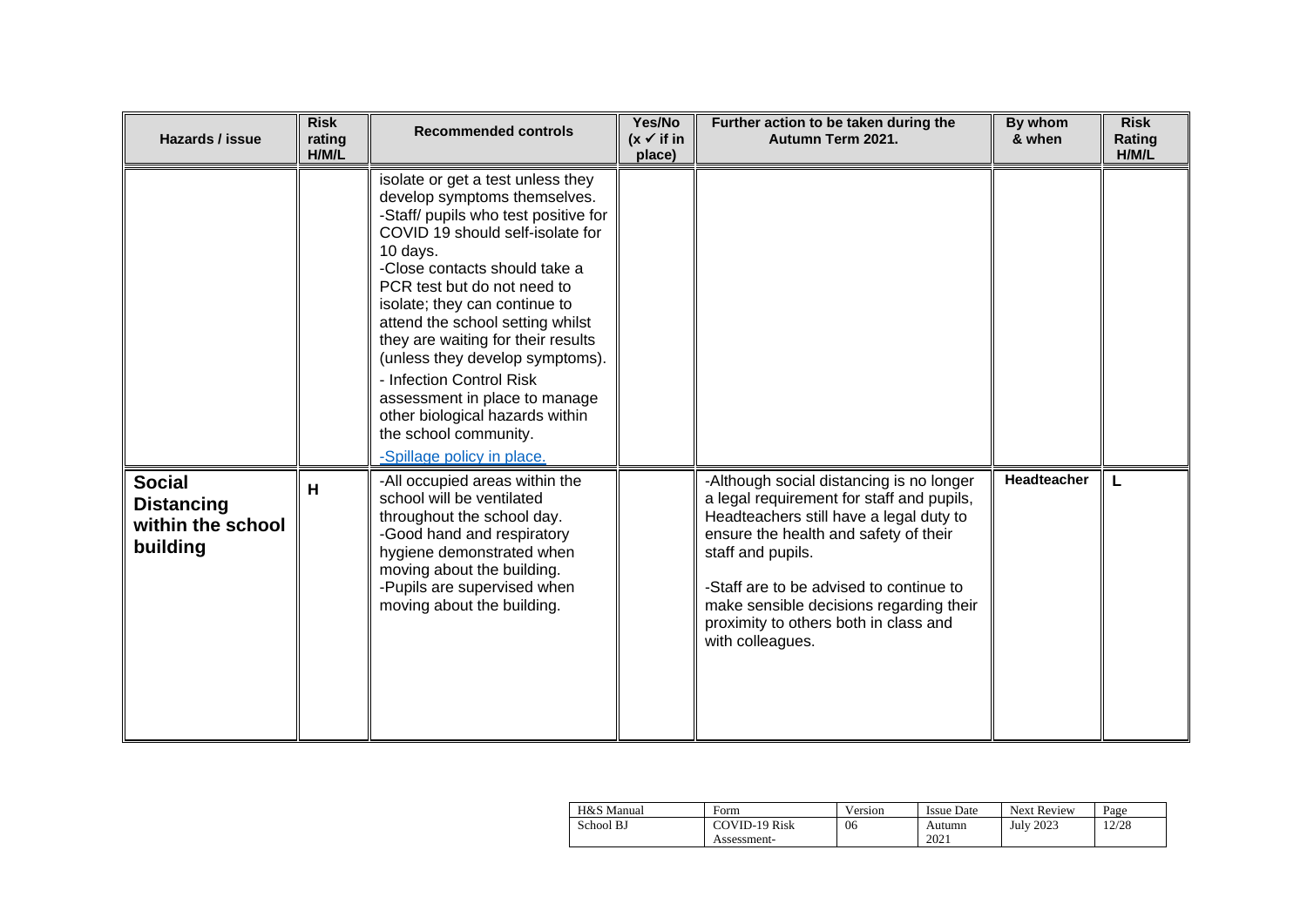| Hazards / issue                                         | <b>Risk</b><br>rating<br>H/M/L | <b>Recommended controls</b>                                                                                                                                                                                                                                                                                                                                                                                                                                                                                                                                                                                                                                                                                                                                                                                                                                                                                                                    | Yes/No<br>$(x \vee$ if in<br>place) | Further action to be taken during the<br>Autumn Term 2021.                                                                                           | By whom<br>& when | <b>Risk</b><br>Rating<br>H/M/L |
|---------------------------------------------------------|--------------------------------|------------------------------------------------------------------------------------------------------------------------------------------------------------------------------------------------------------------------------------------------------------------------------------------------------------------------------------------------------------------------------------------------------------------------------------------------------------------------------------------------------------------------------------------------------------------------------------------------------------------------------------------------------------------------------------------------------------------------------------------------------------------------------------------------------------------------------------------------------------------------------------------------------------------------------------------------|-------------------------------------|------------------------------------------------------------------------------------------------------------------------------------------------------|-------------------|--------------------------------|
|                                                         |                                | 4) Maintaining Hand and Respiratory Hygiene.                                                                                                                                                                                                                                                                                                                                                                                                                                                                                                                                                                                                                                                                                                                                                                                                                                                                                                   |                                     |                                                                                                                                                      |                   |                                |
| <b>Hand and</b><br><b>Respiratory</b><br><b>Hygiene</b> | H                              | -Handwashing/application of<br>hand sanitiser imbedded in the<br>daily routines of the school.<br>-Supplies of hand sanitiser (60-<br>70% alcohol) available at<br>entrance points and where there<br>are no handwashing facilities<br>around the school site<br>(Supplies regularly monitored &<br>maintained).<br>-Support is provided to pupils<br>who are unable to clean their<br>hands independently, especially<br>where hand sanitiser is used, to<br>prevent hazards such as<br>ingestion<br>-Staff and Pupils wash their<br>hands or apply hand sanitiser<br>(60-70% alcohol);<br>- When they arrive at the school<br>- When they return from break<br>periods<br>- When they change rooms<br>- Before and after eating<br>-Following interventions<br>-Hand, cleaning, and respiratory<br>stations remain within communal<br>and classroom environments.<br>-Sufficient handwashing facilities<br>are available around the school - |                                     | -Handwashing guidance and<br>Handwashing Video to be shared with<br>staff so that pupils can be reminded<br>how to wash their hands/apply sanitiser. | Headteacher       | M                              |

| H&S Manual | Form                 | Version | Issue Date | <b>Next Review</b> | Page  |
|------------|----------------------|---------|------------|--------------------|-------|
| School BJ  | <b>COVID-19 Risk</b> | 06      | Autumn     | July 2023          | 13/28 |
|            | Assessment-          |         | 2021       |                    |       |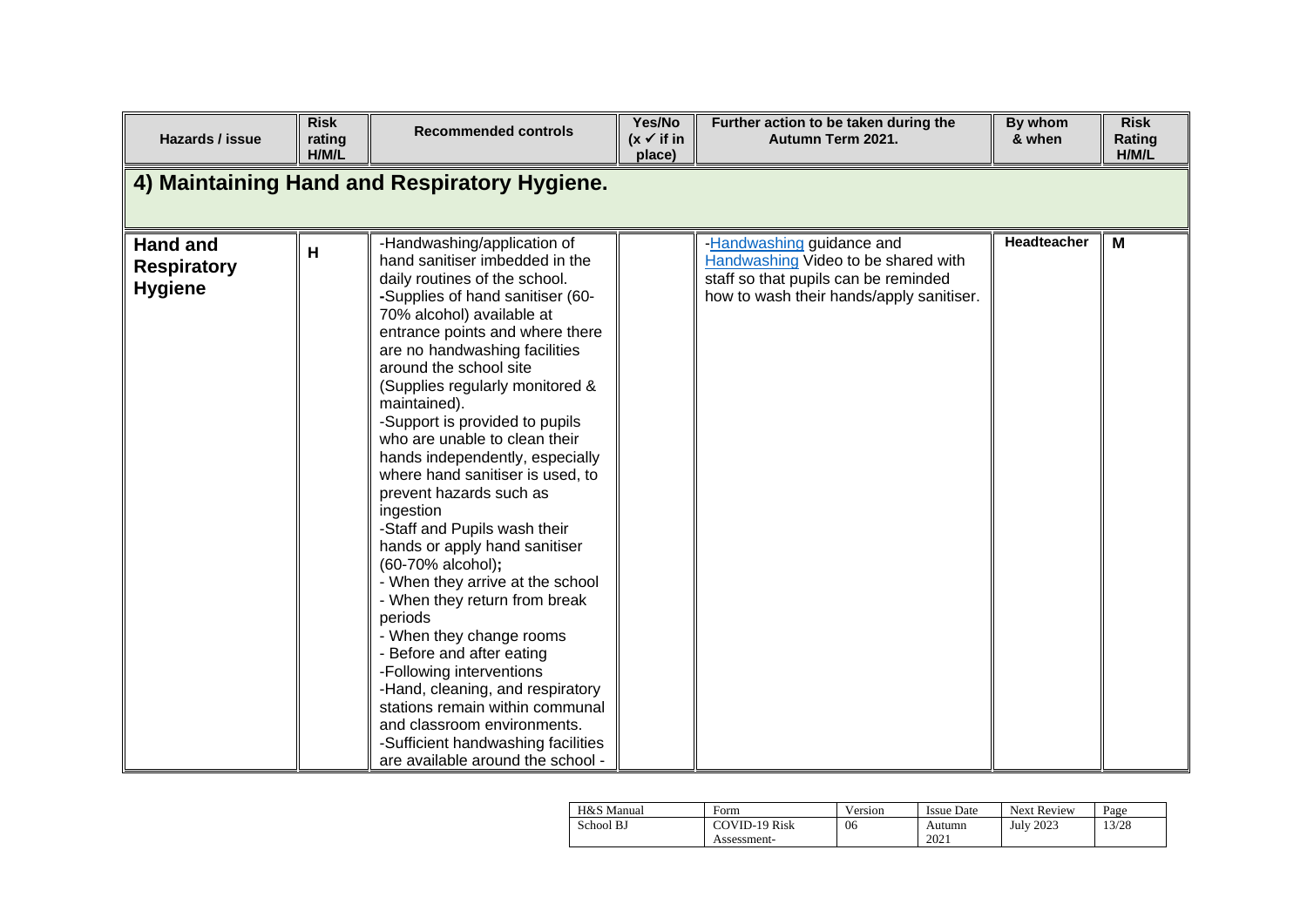| Hazards / issue       | <b>Risk</b><br>rating<br>H/M/L | <b>Recommended controls</b>                                                                                                                                                                                                                                                                                                                                                                                                                                                                                                                                                                                                                                                  | Yes/No<br>$(x \vee$ if in<br>place) | Further action to be taken during the<br>Autumn Term 2021.                                                                                                                                                                                                                                                                                                                                                                                                                                                                                                                                                                                                                                                                                                                                                                                                                                                                                                          | By whom<br>& when  | <b>Risk</b><br>Rating<br>H/M/L |
|-----------------------|--------------------------------|------------------------------------------------------------------------------------------------------------------------------------------------------------------------------------------------------------------------------------------------------------------------------------------------------------------------------------------------------------------------------------------------------------------------------------------------------------------------------------------------------------------------------------------------------------------------------------------------------------------------------------------------------------------------------|-------------------------------------|---------------------------------------------------------------------------------------------------------------------------------------------------------------------------------------------------------------------------------------------------------------------------------------------------------------------------------------------------------------------------------------------------------------------------------------------------------------------------------------------------------------------------------------------------------------------------------------------------------------------------------------------------------------------------------------------------------------------------------------------------------------------------------------------------------------------------------------------------------------------------------------------------------------------------------------------------------------------|--------------------|--------------------------------|
|                       |                                | -Soap hand towels and hand<br>dryers readily available.<br>-Handwashing, and hand<br>sanitiser posters located in Staff<br>and Pupil toilet areas and around<br>the school site.<br>-The school are utilising The e-<br>Bug COVID-19 website<br>resources.                                                                                                                                                                                                                                                                                                                                                                                                                   |                                     |                                                                                                                                                                                                                                                                                                                                                                                                                                                                                                                                                                                                                                                                                                                                                                                                                                                                                                                                                                     |                    |                                |
| <b>Face Coverings</b> | H                              | The government has removed<br>the requirement to wear face<br>coverings in law, but it is<br>recommended that face<br>coverings are worn in school<br>when;<br>-Participating in the LFD testing<br>in the ATS testing area at the<br>school.<br>-Worn in enclosed and crowded<br>spaces when staff meet people<br>they don't normally meet.<br>-Worn by pupils and staff when<br>accessing public and dedicated<br>transport.<br>-Staff and pupils wash or sanitise<br>their hands when they remove<br>their face covering.<br>-Access to handwashing facilities<br>and hand sanitiser readily<br>available around the school site.<br>-Face covering guidance<br>followed. |                                     | -Staff/pupils wishing to wear face<br>coverings when on the school site can<br>do so.<br>-If an outbreak occurs in the school, a<br>director of public health might advise<br>that face coverings are temporarily worn<br>by staff and pupils in the communal<br>areas and within classrooms (unless<br>staff, pupil, visitors are exempt.<br>-Face covering guidance followed.<br>-Face visors or shields can be worn by<br>those exempt from wearing a face<br>covering but they are not an equivalent<br>alternative in terms of source control of<br>virus transmission. They may protect<br>the wearer against droplet spread in<br>specific circumstances but are unlikely<br>to be effective in preventing the escape<br>of smaller respiratory particles when<br>used without an additional face<br>covering. They should only be used<br>after carrying out a risk assessment for<br>the specific situation and should always<br>be cleaned appropriately. | <b>Headteacher</b> | M                              |

| H&S Manual | Form                 | <b>TT</b><br>Version | <b>Issue Date</b> | <b>Next Review</b> | Page  |
|------------|----------------------|----------------------|-------------------|--------------------|-------|
| School BJ  | <b>COVID-19 Risk</b> | 06                   | Autumn            | <b>July 2023</b>   | 14/28 |
|            | Assessment-          |                      | 2021              |                    |       |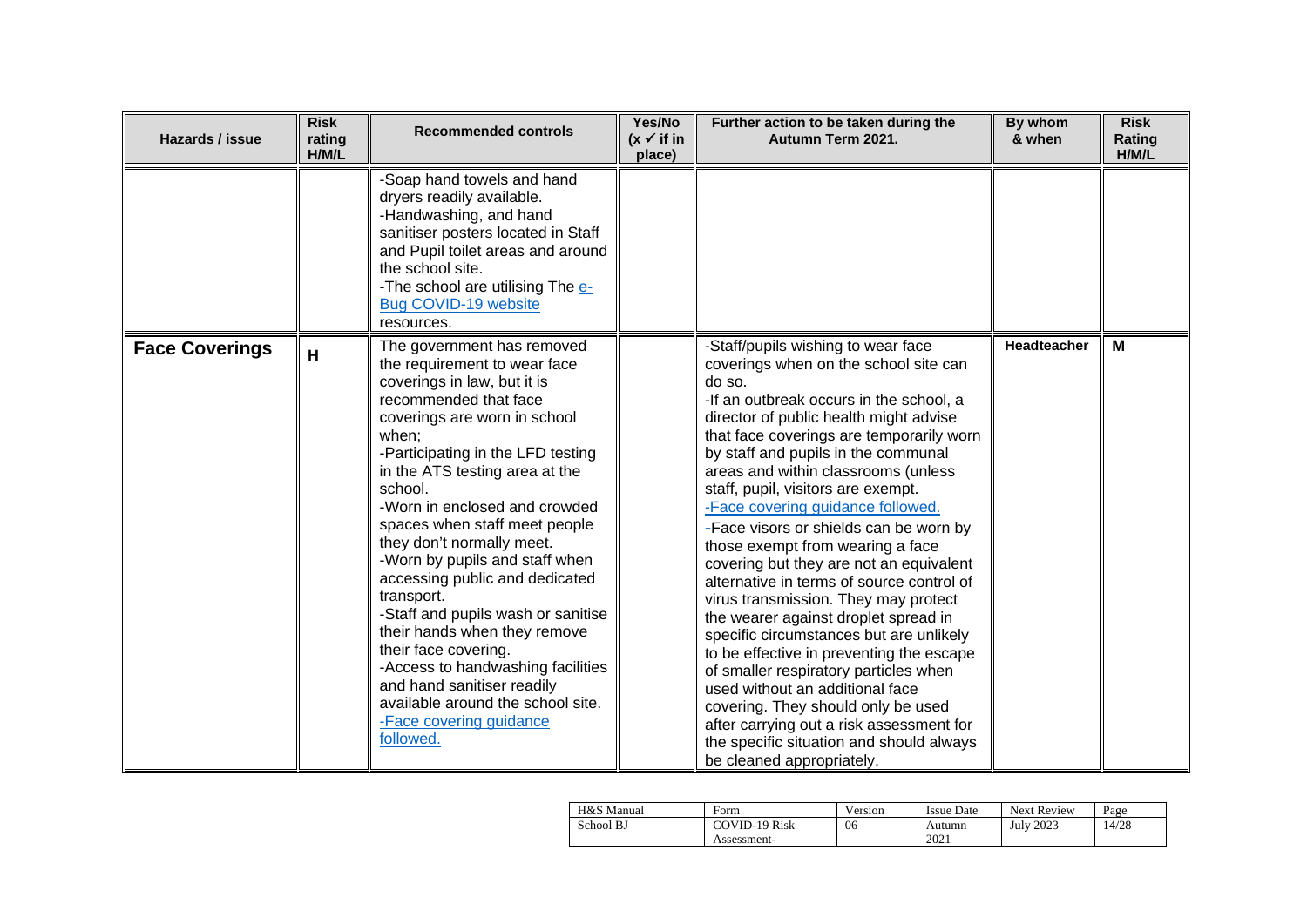| Hazards / issue                                                                       | <b>Risk</b><br>rating<br>H/M/L | <b>Recommended controls</b>                                                                                                                                                                                                                                                                                                                                                                                                                                                                                                                                                                                                                                                                                                                                                             | Yes/No<br>$(x \vee$ if in<br>place) | Further action to be taken during the<br>Autumn Term 2021.                                                                             | By whom<br>& when | <b>Risk</b><br>Rating<br>H/M/L |
|---------------------------------------------------------------------------------------|--------------------------------|-----------------------------------------------------------------------------------------------------------------------------------------------------------------------------------------------------------------------------------------------------------------------------------------------------------------------------------------------------------------------------------------------------------------------------------------------------------------------------------------------------------------------------------------------------------------------------------------------------------------------------------------------------------------------------------------------------------------------------------------------------------------------------------------|-------------------------------------|----------------------------------------------------------------------------------------------------------------------------------------|-------------------|--------------------------------|
| Use of Personal<br><b>Protective</b><br><b>Equipment when</b><br>supporting<br>pupils | H                              | -First aid risk assessment in<br>place.<br>-First aid/medication activities<br>carried out in a well-ventilated<br>area at all times.<br>-Supply of PPE readily available;<br>gloves/aprons/face coverings.<br>-EHCP's in place for identified<br>pupils.<br>-Staff performing Aerosol<br>Generating Procedures, (AGPs)<br>in the school follow Public Health<br>England's personal protective<br>equipment (PPE) guidance on<br>AGP's and wear the correct PPE<br>which is:<br>-a FFP2/3 respirator<br>-gloves<br>-a long-sleeved fluid repellent<br>gown<br>-eye protection<br>-Staff have received face fit<br>testing for the respirator required<br>when undertaking AGPs. Face fit<br>testing received through the local<br>Clinical Commissioning Group or<br>lead nursing team. |                                     | -Staff wishing to wear face coverings<br>when providing first<br>aid/medication/personal care support<br>are to be permitted to do so. | Headteacher       | M                              |

| H&S Manual | Form                 | Version | <b>Issue Date</b> | <b>Next Review</b> | Page  |
|------------|----------------------|---------|-------------------|--------------------|-------|
| School BJ  | <b>COVID-19 Risk</b> | 06      | Autumn            | <b>July 2023</b>   | 15/28 |
|            | Assessment-          |         | 2021              |                    |       |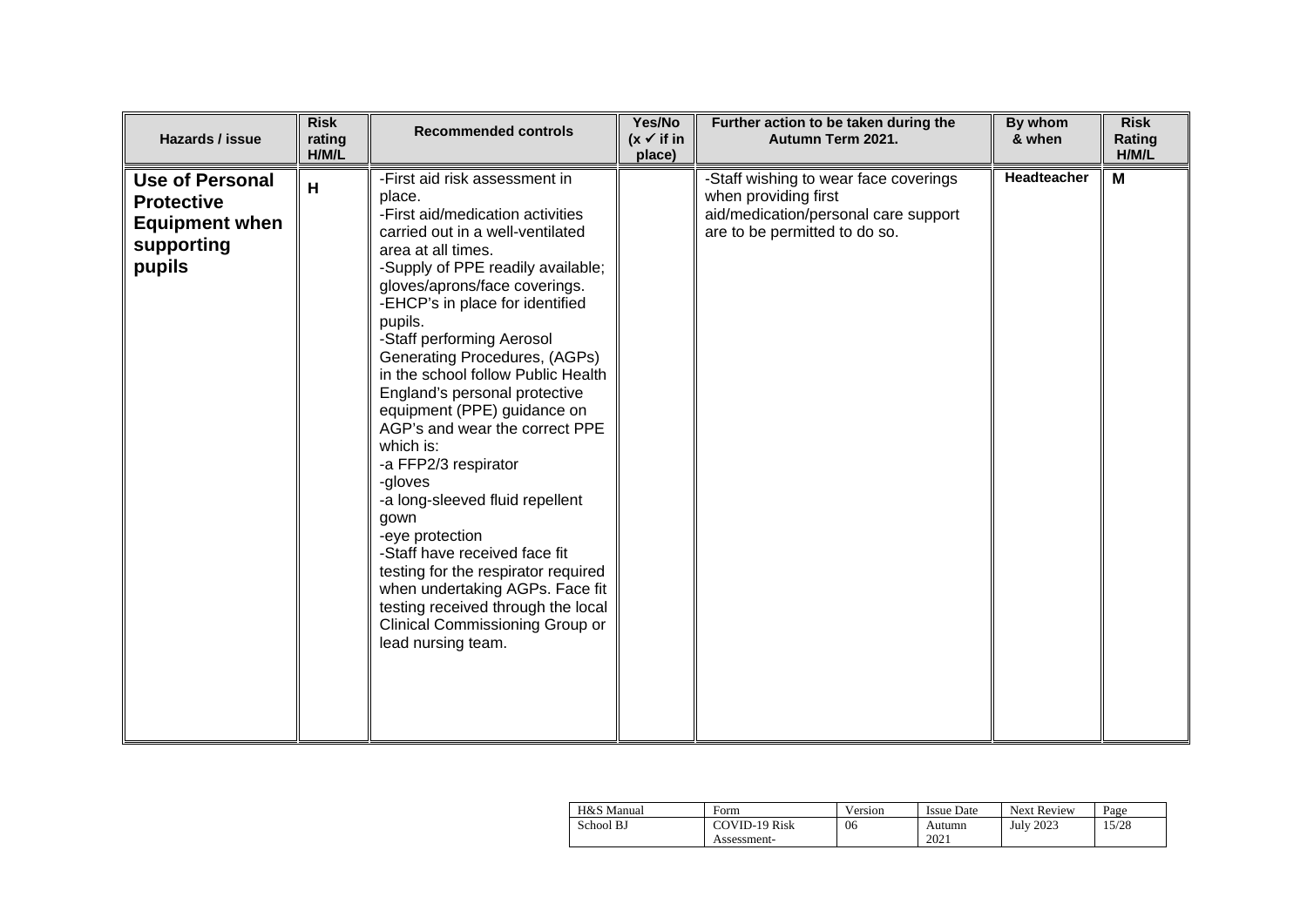| 5) Ventilation around the school site and on public/dedicated transport<br>-Continually remind staff that Office,<br>Headteacher<br><b>Poor Ventilation</b><br>L<br>-Windows/doors around the<br>H<br><b>Sept 2021</b><br>Classroom doors and windows to be<br>school building are opened prior<br>wide open when the room is not<br>to the start of the school day.<br>occupied.<br>-Ventilation is achieved by<br>-The school are to identify rooms that<br>opening windows, classroom<br>don't have natural ventilation/vents or<br>doors and vents.<br>mechanical ventilation and review<br>-Unoccupied spaces such as<br>whether alternative workspaces can be<br>dining halls, studios and sports<br>utilised.<br>halls windows and doors are<br>-Where a room is in use and there are<br>open all day to allow a through<br>no means of ventilation ensure that the<br>put of air around the building.<br>door is open at all times.<br>-Classrooms, offices, kitchens,<br>-Where concerns are raised regarding<br>lack of ventilation consideration given to<br>and corridor areas etc. are well<br>purchasing/hiring air conditioning units.<br>ventilated prior to the start of the<br>-Where need identified staff and pupils<br>school day.<br>advised to wear additional clothing<br>-During the Autumn Term<br>during the autumn term.<br>windows are opened just enough<br>to provide constant background<br>ventilation.<br>-Where available high-level<br>windows opened in preference to<br>low level windows to reduce<br>draughts.<br>-Windows are opened fully<br>during break and lunchtime<br>periods to purge the air in<br>classroom areas.<br>-Internal doors opened to assist<br>with creating a throughput of air.<br>H&S Manual<br>Version<br><b>Issue Date</b><br>Next Review<br>Form<br>Page<br>School BJ<br><b>COVID-19 Risk</b><br>06<br><b>July 2023</b><br>16/28<br>Autumn | Hazards / issue | <b>Risk</b><br>rating<br>H/M/L | <b>Recommended controls</b> | Yes/No<br>$(x \vee$ if in<br>place) | Further action to be taken during the<br>Autumn Term 2021. |  | By whom<br>& when | <b>Risk</b><br>Rating<br>H/M/L |
|---------------------------------------------------------------------------------------------------------------------------------------------------------------------------------------------------------------------------------------------------------------------------------------------------------------------------------------------------------------------------------------------------------------------------------------------------------------------------------------------------------------------------------------------------------------------------------------------------------------------------------------------------------------------------------------------------------------------------------------------------------------------------------------------------------------------------------------------------------------------------------------------------------------------------------------------------------------------------------------------------------------------------------------------------------------------------------------------------------------------------------------------------------------------------------------------------------------------------------------------------------------------------------------------------------------------------------------------------------------------------------------------------------------------------------------------------------------------------------------------------------------------------------------------------------------------------------------------------------------------------------------------------------------------------------------------------------------------------------------------------------------------------------------------------------------------------------------------------------------------------------------------------------------|-----------------|--------------------------------|-----------------------------|-------------------------------------|------------------------------------------------------------|--|-------------------|--------------------------------|
|                                                                                                                                                                                                                                                                                                                                                                                                                                                                                                                                                                                                                                                                                                                                                                                                                                                                                                                                                                                                                                                                                                                                                                                                                                                                                                                                                                                                                                                                                                                                                                                                                                                                                                                                                                                                                                                                                                               |                 |                                |                             |                                     |                                                            |  |                   |                                |
|                                                                                                                                                                                                                                                                                                                                                                                                                                                                                                                                                                                                                                                                                                                                                                                                                                                                                                                                                                                                                                                                                                                                                                                                                                                                                                                                                                                                                                                                                                                                                                                                                                                                                                                                                                                                                                                                                                               |                 |                                |                             |                                     |                                                            |  |                   |                                |
| 2021<br>Assessment-                                                                                                                                                                                                                                                                                                                                                                                                                                                                                                                                                                                                                                                                                                                                                                                                                                                                                                                                                                                                                                                                                                                                                                                                                                                                                                                                                                                                                                                                                                                                                                                                                                                                                                                                                                                                                                                                                           |                 |                                |                             |                                     |                                                            |  |                   |                                |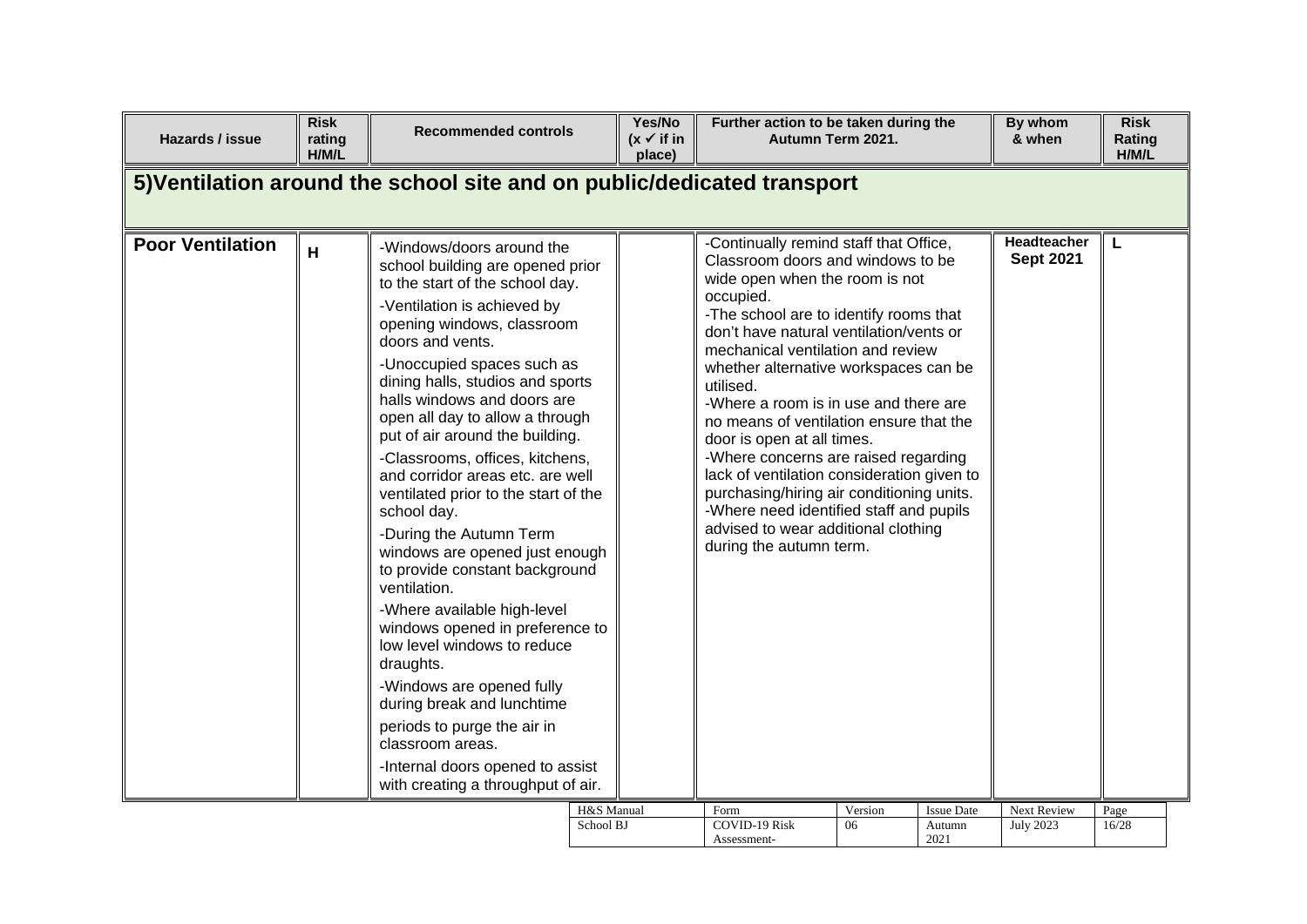| Hazards / issue                            | <b>Risk</b><br>rating<br>H/M/L | <b>Recommended controls</b>                                                                                                                                                                                                                                                                                                                                                                                                                                                                                                                                                                                                                                                                         | Yes/No<br>$(x \vee$ if in<br>place) | Further action to be taken during the<br>Autumn Term 2021. | By whom<br>& when | <b>Risk</b><br>Rating<br>H/M/L |  |  |
|--------------------------------------------|--------------------------------|-----------------------------------------------------------------------------------------------------------------------------------------------------------------------------------------------------------------------------------------------------------------------------------------------------------------------------------------------------------------------------------------------------------------------------------------------------------------------------------------------------------------------------------------------------------------------------------------------------------------------------------------------------------------------------------------------------|-------------------------------------|------------------------------------------------------------|-------------------|--------------------------------|--|--|
|                                            |                                | -Where need identified external<br>doors opened where safe to do<br>SO.<br>-Mechanical ventilation systems<br>used where available - they are<br>adjusted to increase the<br>ventilation rate wherever<br>possible and checked to confirm<br>that normal operation meets<br>current guidance systems<br>adjusted to full fresh air.<br>-Where fresh air is not available,<br>then systems should be<br>operated as normal (as long as<br>they are within a single room and<br>supplemented by an outdoor air<br>supply).<br>-Mechanical ventilation tested<br>and inspected as per<br>manufacturer's instructions.<br>-The HSE guidance and CIBSE<br>COVID-19 guidance for<br>ventilation followed. |                                     |                                                            |                   |                                |  |  |
| 6) Cleaning carried out on the school site |                                |                                                                                                                                                                                                                                                                                                                                                                                                                                                                                                                                                                                                                                                                                                     |                                     |                                                            |                   |                                |  |  |
| Use and storage<br>of cleaning<br>products | M                              | -Hand, respiratory, cleaning<br>stations located around the<br>school site.                                                                                                                                                                                                                                                                                                                                                                                                                                                                                                                                                                                                                         |                                     |                                                            | Headteacher       | L                              |  |  |

| H&S Manual | Form                 | Version | Issue Date | <b>Next Review</b> | Page  |
|------------|----------------------|---------|------------|--------------------|-------|
| School BJ  | <b>COVID-19 Risk</b> | 06      | Autumn     | <b>July 2023</b>   | 17/28 |
|            | Assessment-          |         | 2021       |                    |       |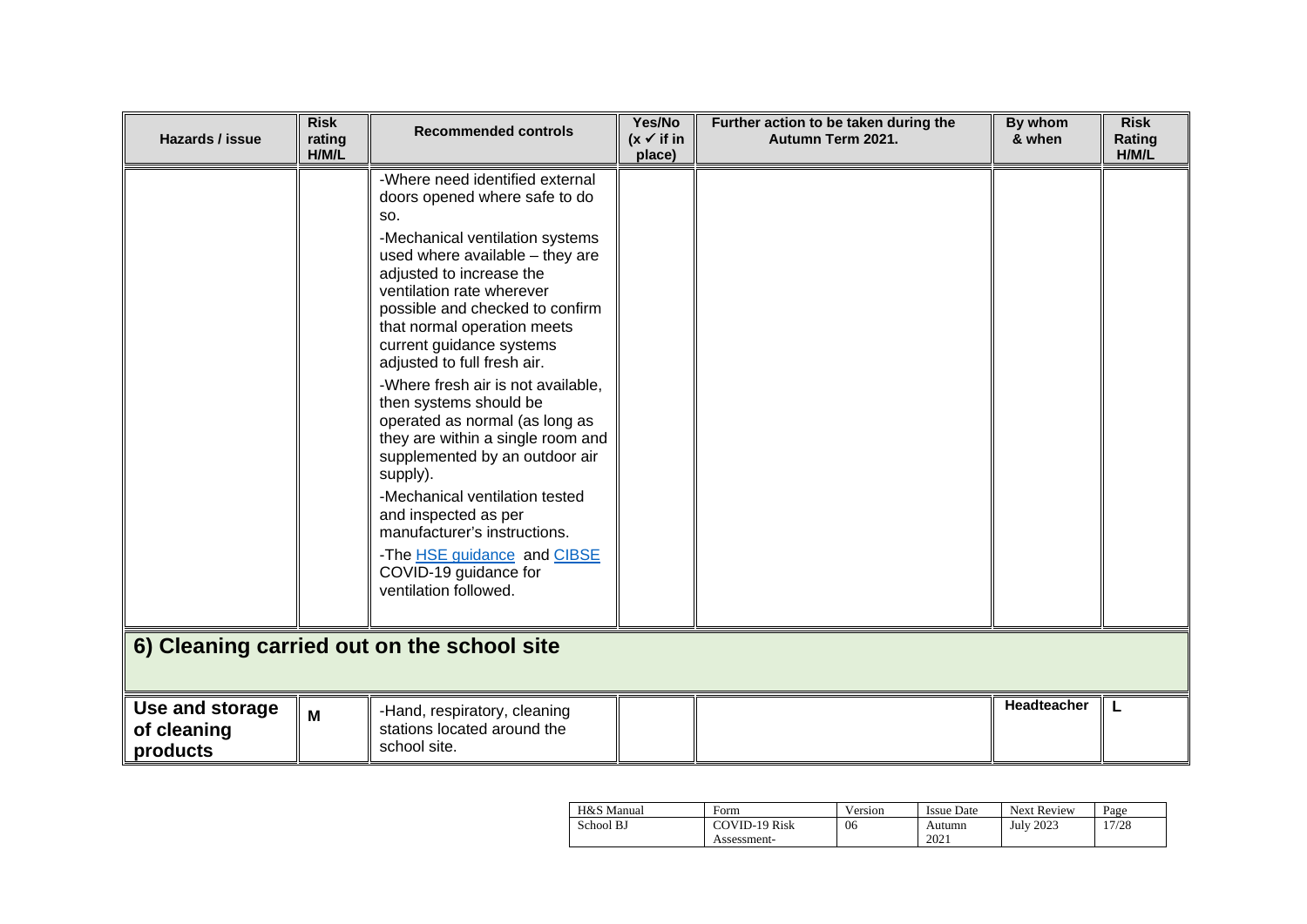| Hazards / issue                                   | <b>Risk</b><br>rating<br>H/M/L | <b>Recommended controls</b>                                                                                                                                                                                                                                                                                                                           | Yes/No<br>$(x \vee$ if in<br>place) | Further action to be taken during the<br>Autumn Term 2021.                                            | By whom<br>& when | <b>Risk</b><br>Rating<br>H/M/L |
|---------------------------------------------------|--------------------------------|-------------------------------------------------------------------------------------------------------------------------------------------------------------------------------------------------------------------------------------------------------------------------------------------------------------------------------------------------------|-------------------------------------|-------------------------------------------------------------------------------------------------------|-------------------|--------------------------------|
|                                                   |                                | -Staff read the labels of<br>chemicals/substances used to<br>clean surfaces prior to use.                                                                                                                                                                                                                                                             |                                     |                                                                                                       |                   |                                |
|                                                   |                                | -Full Stock check completed in<br>the Summer Term regarding<br>available resources /stock<br>currently held.<br>- COSHH and MSDS sheet held<br>for the chemical used and<br>shared with staff carrying out<br>cleaning activities.<br>-Stocks replenished where need<br>identified.<br>-Cleaning products stored away<br>from pupils in the classroom |                                     |                                                                                                       |                   |                                |
|                                                   |                                | environment.<br>-Cleaning products stored in<br>designated secure areas around<br>the school site.                                                                                                                                                                                                                                                    |                                     |                                                                                                       |                   |                                |
|                                                   |                                | -All cleaning products clearly<br>labelled and used as directed.<br>-Appropriate PPE worn.                                                                                                                                                                                                                                                            |                                     |                                                                                                       |                   |                                |
| <b>Cleaning</b><br>schedule on the<br>school site | н                              | COVID-19:cleaning non-<br>healthcare settings outside the<br>home. guidance followed.<br>-Enhanced cleaning schedules<br>put in place at the beginning of<br>the pandemic throughout the<br>school day will continue.<br>-Hand, cleaning, and respiratory<br>stations remain within communal<br>and classroom environments.                           |                                     | -Where need identified the cleaning,<br>schedule is reviewed, and additional<br>cleaning carried out. | Headteacher       | L                              |

| H&S Manual | Form                 | Version | Issue Date | <b>Next Review</b> | Page  |
|------------|----------------------|---------|------------|--------------------|-------|
| School BJ  | <b>COVID-19 Risk</b> | 06      | Autumn     | <b>July 2023</b>   | 18/28 |
|            | Assessment-          |         | 2021       |                    |       |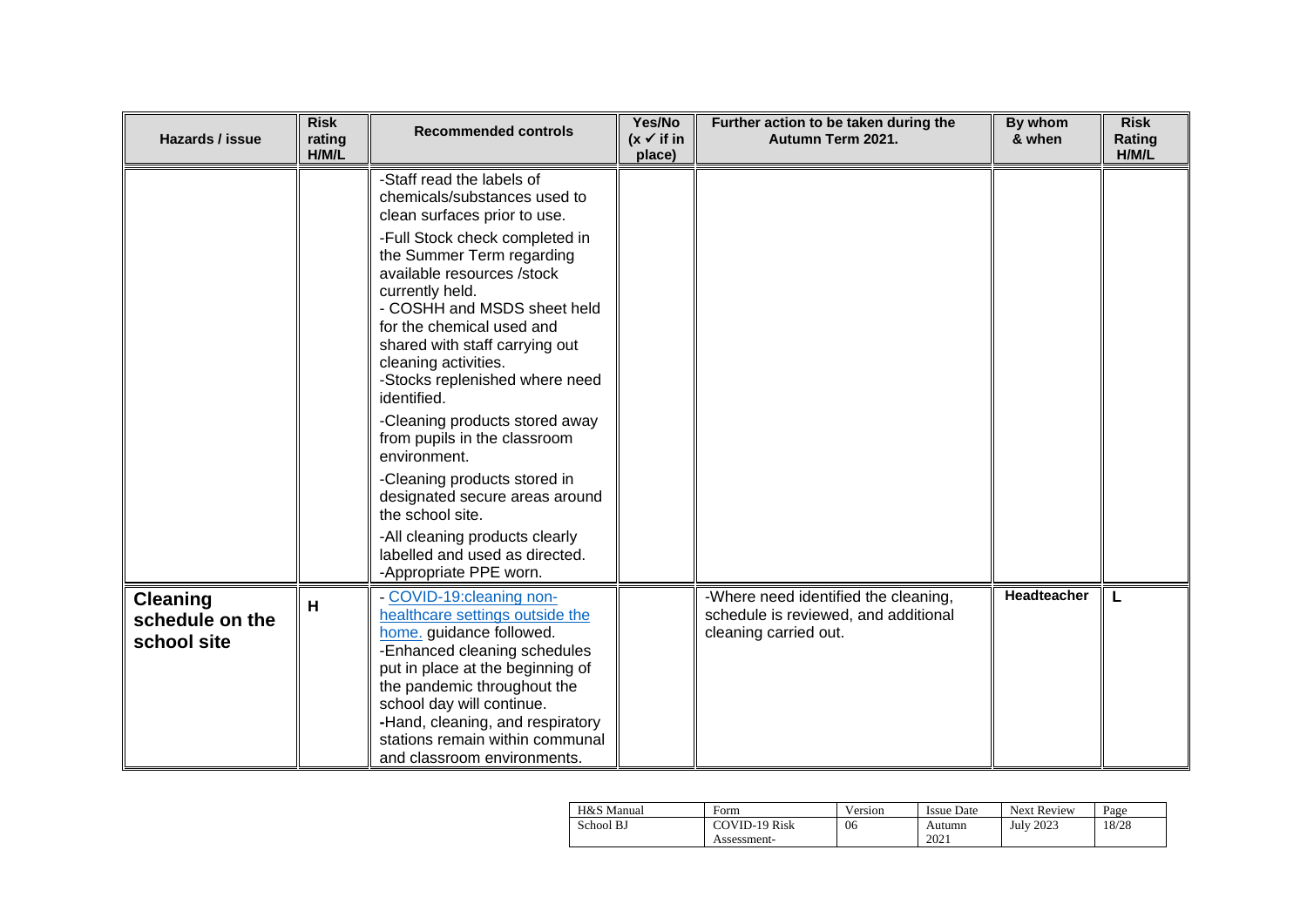| Hazards / issue | <b>Risk</b><br>rating<br>H/M/L | <b>Recommended controls</b>                                                                                                                                                                                                                                                                                                                                                                                                                                                                                                                                                                                                                                                                                                                                                                                                                                                                                                                          | Yes/No<br>$(x \vee$ if in<br>place) | Further action to be taken during the<br>Autumn Term 2021. | By whom<br>& when | <b>Risk</b><br>Rating<br>H/M/L |
|-----------------|--------------------------------|------------------------------------------------------------------------------------------------------------------------------------------------------------------------------------------------------------------------------------------------------------------------------------------------------------------------------------------------------------------------------------------------------------------------------------------------------------------------------------------------------------------------------------------------------------------------------------------------------------------------------------------------------------------------------------------------------------------------------------------------------------------------------------------------------------------------------------------------------------------------------------------------------------------------------------------------------|-------------------------------------|------------------------------------------------------------|-------------------|--------------------------------|
|                 |                                | -Cleaning staff allocated specific<br>areas to clean within the school<br>environment.<br>-Staff will continue to clean<br>surfaces frequently through the<br>day in classrooms.<br>-Where able to pupils clean<br>down work surfaces prior to<br>moving from one room to<br>another<br>-Where staff 'hot desk', work<br>surfaces and equipment cleaned<br>after use.<br>-Desks, tables, surfaces clear at<br>the end of each day to allow for<br>cleaning of surfaces.<br>-A regular cleaning schedule is<br>maintained. This includes twice<br>daily cleaning (using standard<br>detergent and disinfectant<br>products.) of all areas and<br>equipment, with a particular<br>focus on frequently touched<br>surfaces:<br>-Work surfaces<br>-Toilets<br>-Door Handles/ Access Buttons<br>-Handrails<br>-Light switches<br>-Kitchen areas and associated<br>equipment<br>-Water dispensers/coolers<br>- Printers/ Photocopiers<br>-Shared resources |                                     |                                                            |                   |                                |

| H&S Manual | Form                 | Version | <b>Issue Date</b> | <b>Next Review</b> | Page  |
|------------|----------------------|---------|-------------------|--------------------|-------|
| School BJ  | <b>COVID-19 Risk</b> | 06      | Autumn            | <b>July 2023</b>   | 19/28 |
|            | Assessment-          |         | 202 <sub>1</sub>  |                    |       |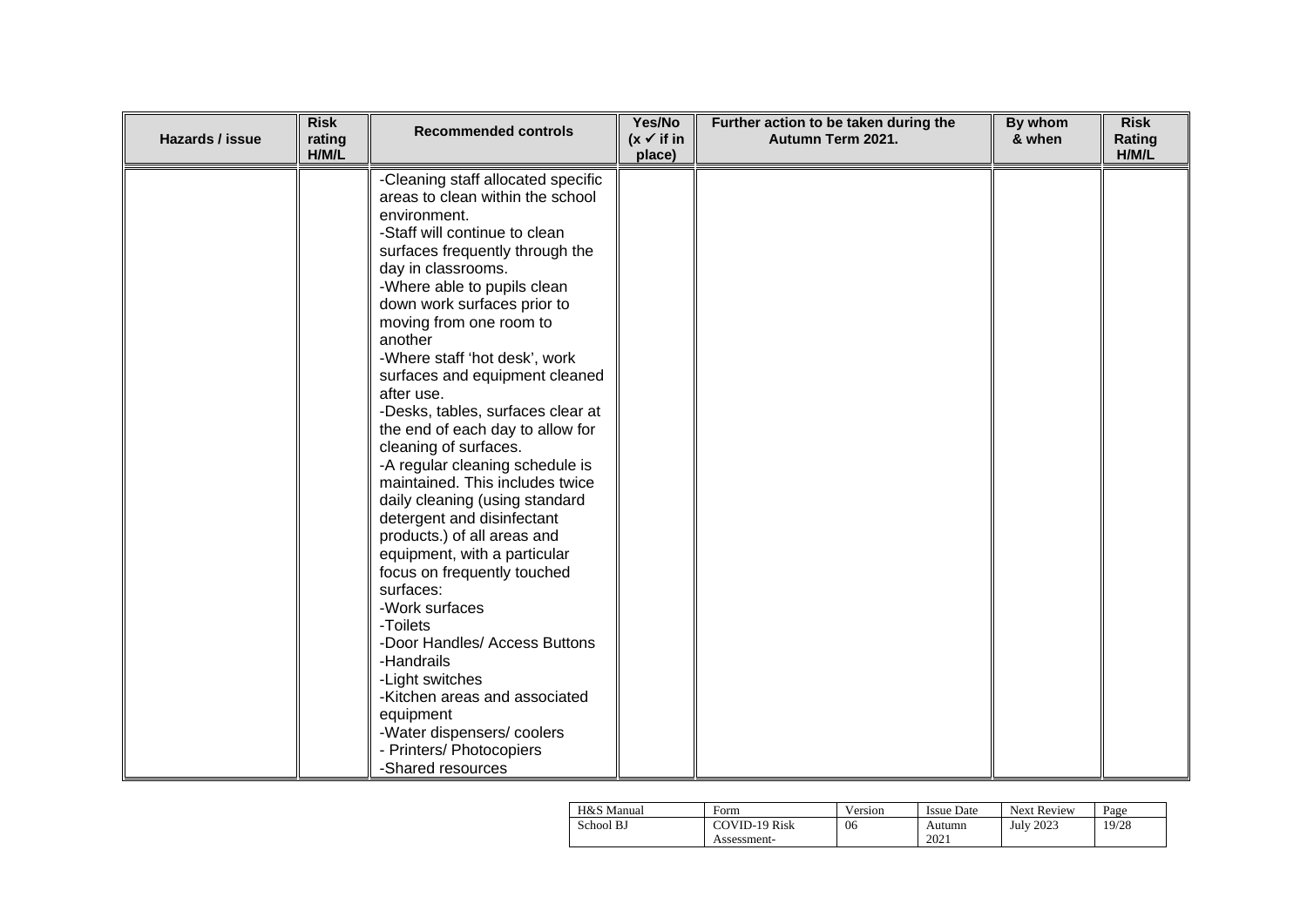| Hazards / issue               | <b>Risk</b><br>rating<br>H/M/L | <b>Recommended controls</b>                                                                                                                                                                                                                                                                                                                                                                                                                                                                                                                                                                                                                                                                            | Yes/No<br>$(x \vee$ if in<br>place) | Further action to be taken during the<br>Autumn Term 2021. | By whom<br>& when | <b>Risk</b><br>Rating<br>H/M/L |
|-------------------------------|--------------------------------|--------------------------------------------------------------------------------------------------------------------------------------------------------------------------------------------------------------------------------------------------------------------------------------------------------------------------------------------------------------------------------------------------------------------------------------------------------------------------------------------------------------------------------------------------------------------------------------------------------------------------------------------------------------------------------------------------------|-------------------------------------|------------------------------------------------------------|-------------------|--------------------------------|
|                               |                                | -Meeting rooms clearly identified<br>if they require cleaning after use.<br>-Office areas<br>-Reprographic areas<br>-Dining tables thoroughly<br>cleaned with detergent and<br>disinfectant prior to each sitting.<br>-Appropriately competent<br>cleaning staff employed at the<br>school to undertake cleaning<br>tasks.<br>-Communal equipment including<br>fridges and kettles etc. wiped<br>down following use.<br>- Cleaning staff will only be<br>required to wear the PPE that<br>they would normally use when<br>undertaking cleaning activities<br>-Spillage policy in place.<br>-Minibuses and cars to be wiped<br>down inside after use.<br>-PE equipment to be wiped down<br>between uses |                                     |                                                            |                   |                                |
| Waste from the<br>school site | M                              | -External bin store in place<br>-Contractor SLA in place to<br>remove waste materials from the<br>school site.<br>-Waste removed from the school<br>building at the end of each day<br>and placed in the designated bin<br>store                                                                                                                                                                                                                                                                                                                                                                                                                                                                       |                                     |                                                            |                   |                                |

| H&S Manual | Form                 | Version | <b>Issue Date</b> | <b>Next Review</b> | Page  |
|------------|----------------------|---------|-------------------|--------------------|-------|
| School BJ  | <b>COVID-19 Risk</b> | 06      | Autumn            | July 2023          | 20/28 |
|            | Assessment-          |         | 2021              |                    |       |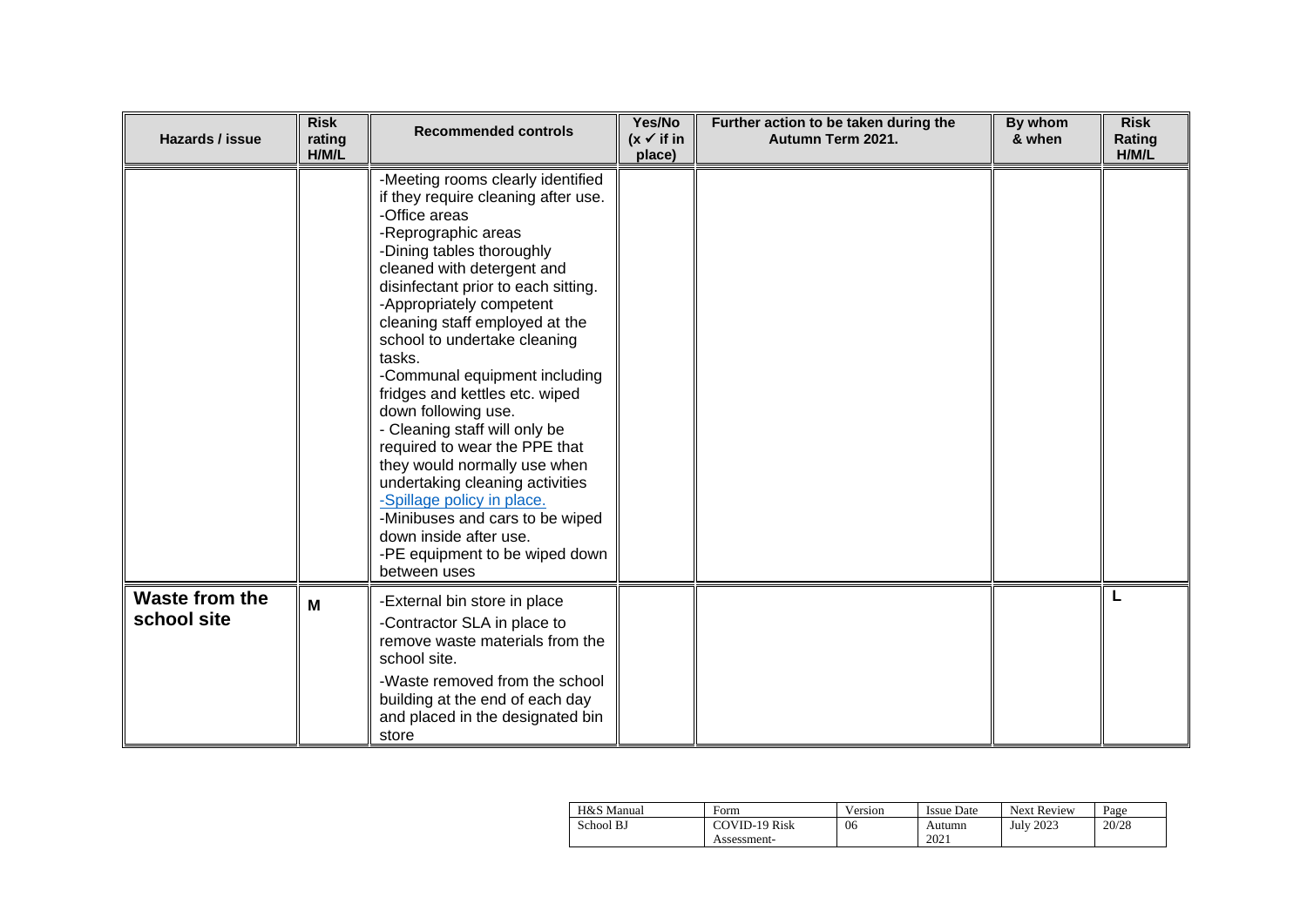| Hazards / issue               | <b>Risk</b><br>rating<br>H/M/L | <b>Recommended controls</b>                                                                                                                                                                                                             | Yes/No<br>$(x \checkmark)$ if in<br>place) | Further action to be taken during the                                                                                                                                                                                                                                                                                                                                                                                                                                                                                                                                                                                                                                                                                                                                                                                                                                  | Autumn Term 2021. |                                     | By whom<br>& when               | <b>Risk</b><br>Rating<br>H/M/L |
|-------------------------------|--------------------------------|-----------------------------------------------------------------------------------------------------------------------------------------------------------------------------------------------------------------------------------------|--------------------------------------------|------------------------------------------------------------------------------------------------------------------------------------------------------------------------------------------------------------------------------------------------------------------------------------------------------------------------------------------------------------------------------------------------------------------------------------------------------------------------------------------------------------------------------------------------------------------------------------------------------------------------------------------------------------------------------------------------------------------------------------------------------------------------------------------------------------------------------------------------------------------------|-------------------|-------------------------------------|---------------------------------|--------------------------------|
| <b>7) Pupil/Staff Anxiety</b> |                                |                                                                                                                                                                                                                                         |                                            |                                                                                                                                                                                                                                                                                                                                                                                                                                                                                                                                                                                                                                                                                                                                                                                                                                                                        |                   |                                     |                                 |                                |
| <b>Staff Anxiety</b>          | M                              | -SLT ensure that staff members<br>who have to self-isolate are<br>contacted each week or more<br>frequently where need identified.<br>-Staff workload monitored by the<br>SLT.                                                          |                                            | -SLT to ensure that information is<br>shared with staff in a timely manner.<br>-Staff to raise concerns with the SLT as<br>and when they arise.<br>-Where need identified refer staff to<br>DCC Occupational Health.<br>-Continue to remind Staff members of<br>the support available from; Education<br>Support provides a free helpline for<br>school staff and targeted support for<br>mental health and wellbeing and the<br>Our Frontline: Wellbeing toolkit for<br>educators brings together a range of<br>resources and support for staff.<br>-The school will utilise sources of<br>support to help those experiencing<br>emotions such as extra mental health<br>support for pupils and teachers.<br>-Staff to be advised to continue to make<br>sensible decisions regarding their<br>proximity to others both in class and<br>when working with colleagues. |                   |                                     | Headteacher                     |                                |
| <b>Pupil Anxiety</b>          | M                              | -Safeguarding Policy in place<br>and reviewed in line with COVID-<br>19.<br>- Mental Wellbeing continues to<br>be part of the curriculum for the<br>Autumn 2021 Term.<br>-The school are working with<br>agencies who regularly support |                                            | -Staff to raise concerns with their<br>Delegated Safeguarding Lead in the<br>first instance.                                                                                                                                                                                                                                                                                                                                                                                                                                                                                                                                                                                                                                                                                                                                                                           |                   |                                     | <b>Headteacher</b>              | L                              |
|                               |                                |                                                                                                                                                                                                                                         | H&S Manual<br>School BJ                    | Form<br><b>COVID-19 Risk</b><br>Assessment-                                                                                                                                                                                                                                                                                                                                                                                                                                                                                                                                                                                                                                                                                                                                                                                                                            | Version<br>06     | <b>Issue Date</b><br>Autumn<br>2021 | Next Review<br><b>July 2023</b> | Page<br>21/28                  |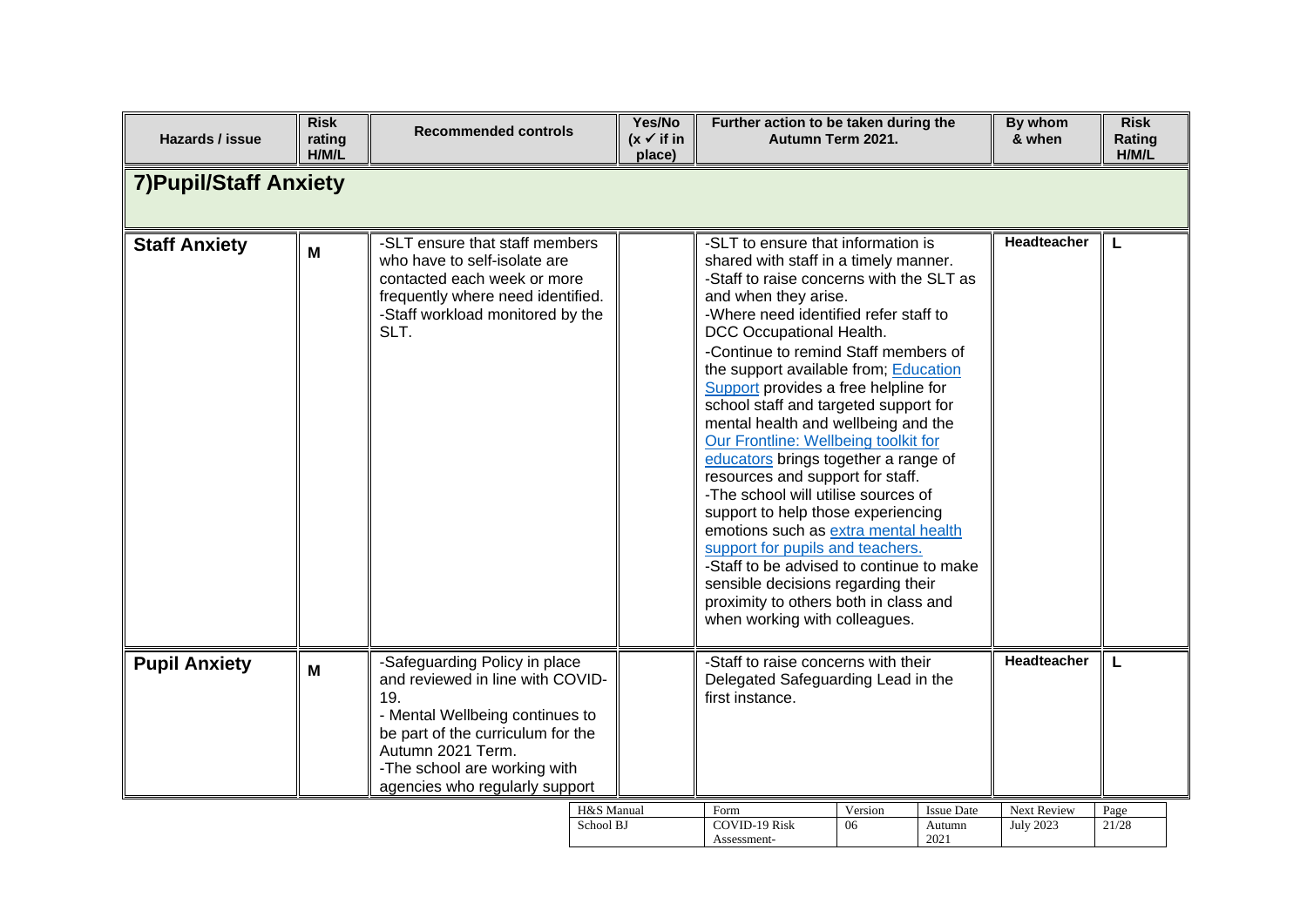| Hazards / issue | <b>Risk</b><br>rating<br>H/M/L | <b>Recommended controls</b>                                                                                                                                                                                                                                                                                                                                                                                                            | Yes/No<br>$(x \vee$ if in<br>place) | Further action to be taken during the<br>Autumn Term 2021.                                                                                                                                                                                                                                                                                                                                                                                                                                                                                                                                                                          | By whom<br>& when  | <b>Risk</b><br>Rating<br>H/M/L |
|-----------------|--------------------------------|----------------------------------------------------------------------------------------------------------------------------------------------------------------------------------------------------------------------------------------------------------------------------------------------------------------------------------------------------------------------------------------------------------------------------------------|-------------------------------------|-------------------------------------------------------------------------------------------------------------------------------------------------------------------------------------------------------------------------------------------------------------------------------------------------------------------------------------------------------------------------------------------------------------------------------------------------------------------------------------------------------------------------------------------------------------------------------------------------------------------------------------|--------------------|--------------------------------|
|                 |                                | their pupils with social and<br>emotional support.<br>-Pastoral support readily<br>available to pupils.                                                                                                                                                                                                                                                                                                                                |                                     |                                                                                                                                                                                                                                                                                                                                                                                                                                                                                                                                                                                                                                     |                    |                                |
|                 |                                | Vulnerable (CV) in the school community.                                                                                                                                                                                                                                                                                                                                                                                               |                                     | 8) Staff and Pupils previously identified as Clinically Extremely Vulnerable (CEV) or Clinically                                                                                                                                                                                                                                                                                                                                                                                                                                                                                                                                    |                    |                                |
| <b>Staff</b>    | M                              | -Social distancing measures<br>have now ended in the<br>workplace and it is no longer<br>necessary for staff to work from<br>home.<br>-The government has ensured<br>that everyone on the Shielded<br>Patient List (CEV/CV) should<br>already have been offered the<br>COVID-19 vaccine.<br>-Register in place of staff<br>members who have received the<br>COVID-19 vaccination.<br>-Medical ill Health risk<br>assessment completed. |                                     | - If staff who were previously identified<br>as CEV or CV have not yet received<br>their first vaccination, they can contact<br>their GP, book your vaccination<br>appointment online or call 119<br>-Staff to be made aware that A booster<br>vaccine programme is expected to be<br>rolled out from September 2021.<br>-Review the Medical ill Health risk<br>assessment during the Autumn Term.<br>-Where need identified refer staff to<br>DCC occupational Health.<br>-Staff to be advised to continue to make<br>sensible decisions regarding their<br>proximity to others both in class and<br>when working with colleagues. | <b>Headteacher</b> |                                |
| <b>Pupils</b>   | M                              | -Individual healthcare plans are<br>in place for identified pupils.<br>-All CEV pupils are attending the<br>school unless they have been<br>advised not to by their GP or<br>clinical specialist, or because<br>they have tested positive for<br>COVID-19                                                                                                                                                                              |                                     |                                                                                                                                                                                                                                                                                                                                                                                                                                                                                                                                                                                                                                     | Headteacher        | L                              |

| H&S Manual | Form          | Version | <b>Issue Date</b> | <b>Next Review</b> | Page  |
|------------|---------------|---------|-------------------|--------------------|-------|
| School BJ  | COVID-19 Risk | 06      | Autumn            | July 2023          | 22/28 |
|            | Assessment-   |         | 2021              |                    |       |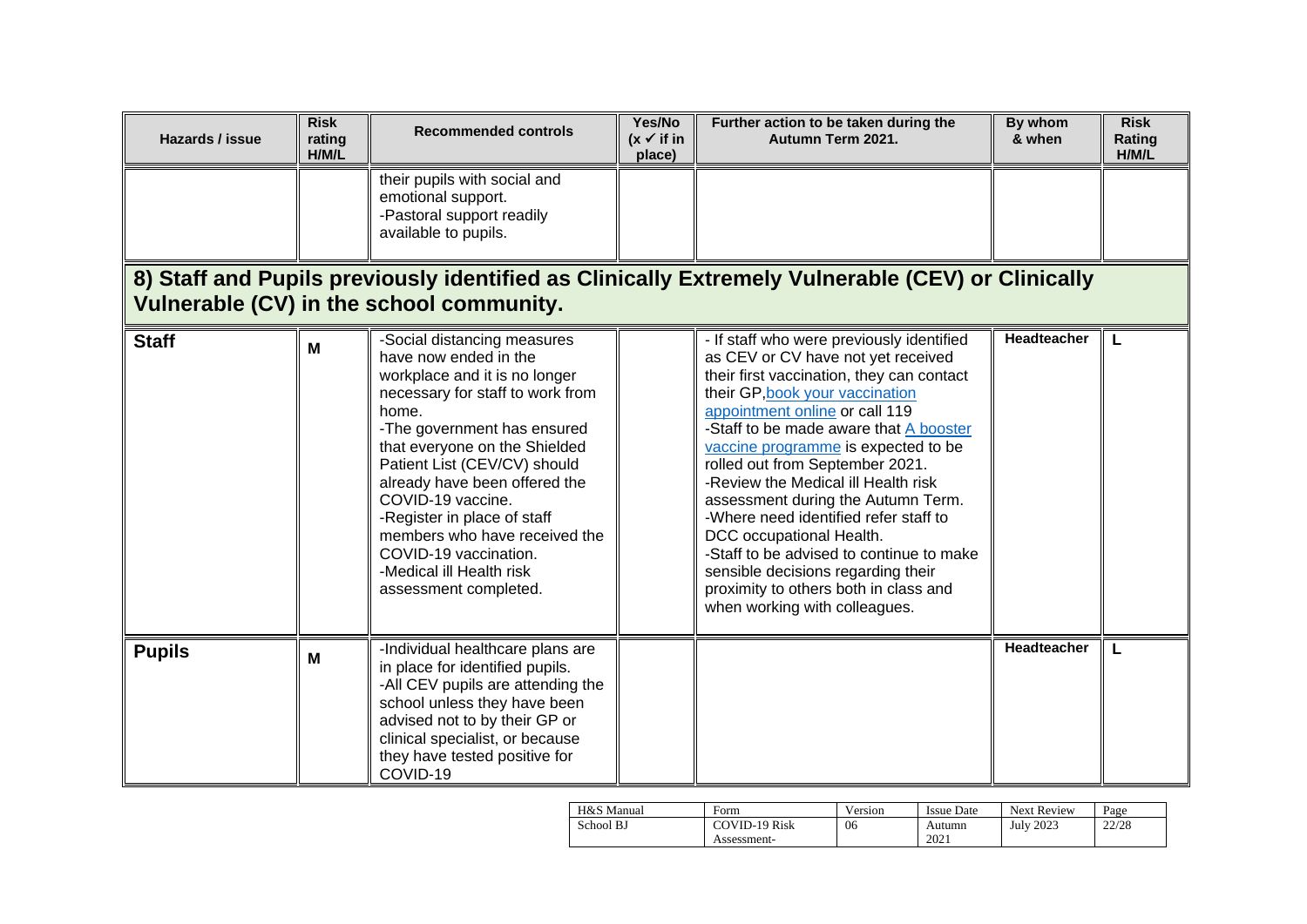| Hazards / issue                         | <b>Risk</b><br>rating<br>H/M/L | <b>Recommended controls</b>                                                                                                                                                                                                                                                                                                                                                                                                                                                                                                                                                                                                                                                                | Yes/No<br>$(x \vee$ if in<br>place) | Further action to be taken during the<br>Autumn Term 2021.                                                                                                                                                                                                                                                                                                                                                                                                                                                                                                                                                                                                                                                                                                                                                                                       | By whom<br>& when  | <b>Risk</b><br>Rating<br>H/M/L |
|-----------------------------------------|--------------------------------|--------------------------------------------------------------------------------------------------------------------------------------------------------------------------------------------------------------------------------------------------------------------------------------------------------------------------------------------------------------------------------------------------------------------------------------------------------------------------------------------------------------------------------------------------------------------------------------------------------------------------------------------------------------------------------------------|-------------------------------------|--------------------------------------------------------------------------------------------------------------------------------------------------------------------------------------------------------------------------------------------------------------------------------------------------------------------------------------------------------------------------------------------------------------------------------------------------------------------------------------------------------------------------------------------------------------------------------------------------------------------------------------------------------------------------------------------------------------------------------------------------------------------------------------------------------------------------------------------------|--------------------|--------------------------------|
|                                         |                                | -Professionals supporting pupils<br>who attend the school site are<br>made aware of the schools'<br>current systems of control prior<br>to attending the school site.                                                                                                                                                                                                                                                                                                                                                                                                                                                                                                                      |                                     |                                                                                                                                                                                                                                                                                                                                                                                                                                                                                                                                                                                                                                                                                                                                                                                                                                                  |                    |                                |
|                                         |                                | 9) New and Expectant mums in the school community                                                                                                                                                                                                                                                                                                                                                                                                                                                                                                                                                                                                                                          |                                     |                                                                                                                                                                                                                                                                                                                                                                                                                                                                                                                                                                                                                                                                                                                                                                                                                                                  |                    |                                |
| <b>New and</b><br><b>Expectant Mums</b> | M                              | -New and Expectant Mum risk<br>assessment in place.<br>-The school and New and<br>Expectant Mum are following the<br>guidance NHS Pregnancy and<br>coronavirus (COVID-19).and<br>guidance from<br>The Royal College of<br><b>Obstetricians &amp; Gynaecologists</b><br>-Hand, cleaning, and respiratory<br>stations located within the<br>classroom environment.<br>-Working area well ventilated<br>throughout the school day.<br>-New and Expectant mums have<br>been advised to participate in the<br>twice weekly home LFD testing<br>programme.<br>-New and Expectant mums are<br>aware of the symptoms of<br>COVID-19.<br>-New and Expectant mums are<br>supported by their midwife. |                                     | -Where New and Expectant Mum risk<br>assessments have previously been<br>completed, they are to be reviewed<br>during the Autumn Term.<br>-Staff to be advised to continue to make<br>sensible decisions regarding their<br>proximity to others both in class and<br>when working with colleagues.<br>-New and Expectant Mum to raise<br>concerns with her immediate manager<br>in the first instance.<br>-The new and Expectant Mum is to be<br>advised to follow the guidance-How to<br>avoid catching and spreading<br>coronavirus (COVID-19);<br>Get vaccinated - everyone<br>aged 18 or over can book<br><b>COVID-19 vaccination</b><br>appointments now<br>Meet people outside if possible<br>Open doors and windows to let<br>in fresh air if meeting people<br>inside<br>Limit the number of people you<br>meet and avoid crowded places | <b>Headteacher</b> | L                              |

| H&S Manual | Form          | Version | <b>Issue Date</b> | <b>Next Review</b> | Page  |
|------------|---------------|---------|-------------------|--------------------|-------|
| School BJ  | COVID-19 Risk | 06      | Autumn            | <b>July 2023</b>   | 23/28 |
|            | Assessment-   |         | 2021              |                    |       |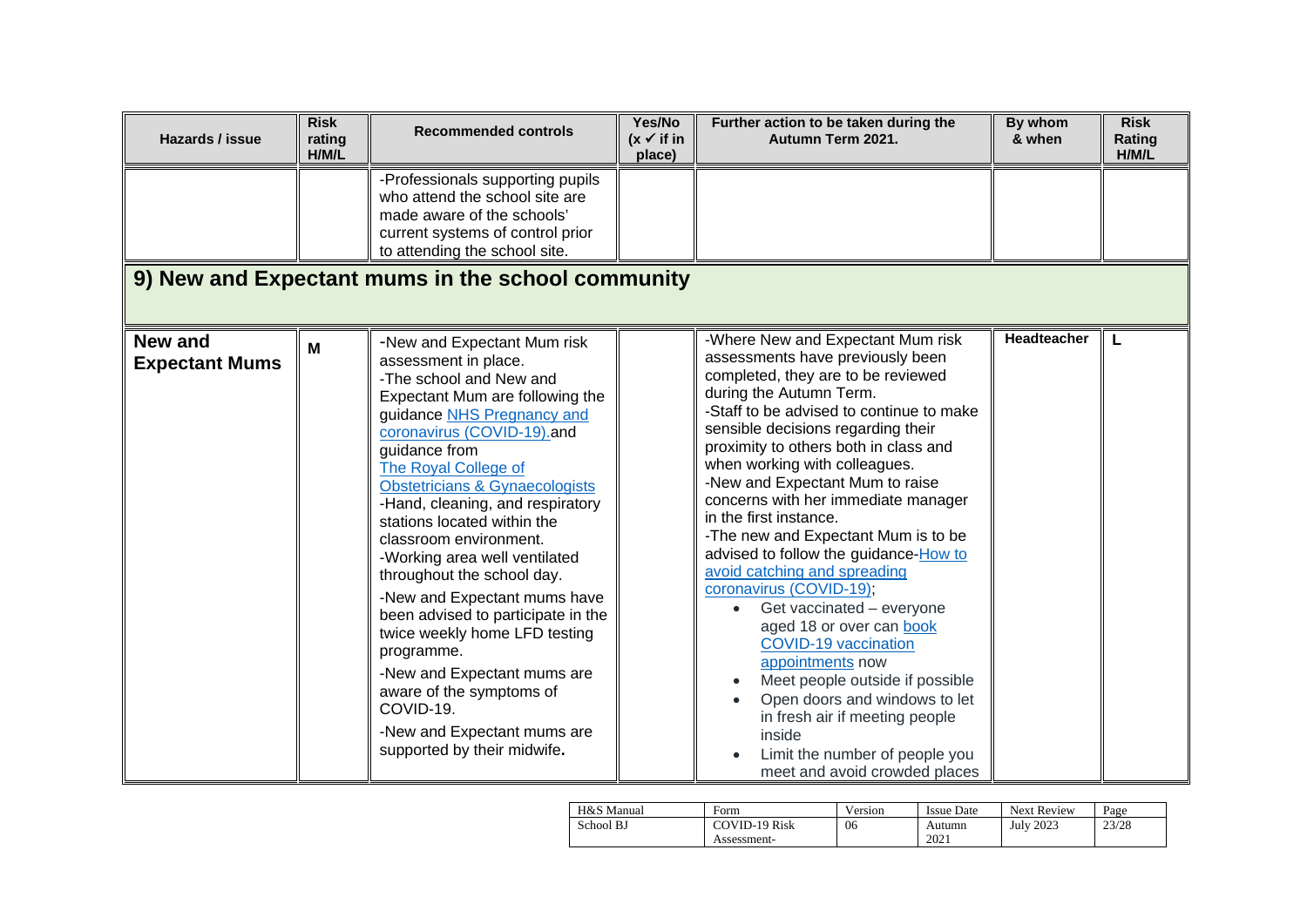| Hazards / issue | <b>Risk</b><br>rating<br>H/M/L | <b>Recommended controls</b>                                                                                      | Yes/No<br>$(x \vee$ if in<br>place) | Further action to be taken during the<br>Autumn Term 2021.                                                                                                                                                                                                                                                                                                                                                                                                                   | By whom<br>& when | <b>Risk</b><br>Rating<br>H/M/L |
|-----------------|--------------------------------|------------------------------------------------------------------------------------------------------------------|-------------------------------------|------------------------------------------------------------------------------------------------------------------------------------------------------------------------------------------------------------------------------------------------------------------------------------------------------------------------------------------------------------------------------------------------------------------------------------------------------------------------------|-------------------|--------------------------------|
|                 |                                | -New and expectant mum are<br>given time during work hours to<br>attend all medical appointments<br>as required. |                                     | Wear a face covering when it's<br>$\bullet$<br>hard to stay away from other<br>people - particularly indoors or<br>in crowded places<br>Wash your hands with soap and<br>water or use hand sanitiser<br>regularly throughout the day<br>Don't<br>Do not touch your eyes, nose,<br>or mouth if your hands are not<br>clean<br>-Staff are to be advised to continue to<br>make sensible decisions regarding their<br>proximity to others both in class and<br>with colleagues. |                   |                                |
|                 |                                | 10) Domestic and International Educational Visits                                                                |                                     |                                                                                                                                                                                                                                                                                                                                                                                                                                                                              |                   |                                |
| <b>EVOLVE</b>   | M                              | -Visits uploaded to EVOLVE in a<br>timely manner.<br>-Educational visits planning<br>guidance followed.          |                                     | -When considering booking a new<br>educational visit, whether domestic or<br>international, you are advised to ensure<br>that any new bookings have adequate<br>financial protection in place.<br>-Coronavirus (COVID-19):safer travel<br>guidance for passengers and Red,<br>amber and green list rules foe entering<br>England to be reviewed prior to new<br>bookings being made.                                                                                         |                   | L                              |

| H&S Manual | Form                 | Version | <b>Issue Date</b> | <b>Next Review</b> | Page  |
|------------|----------------------|---------|-------------------|--------------------|-------|
| School BJ  | <b>COVID-19 Risk</b> | 06      | Autumn            | <b>July 2023</b>   | 24/28 |
|            | Assessment-          |         | 2021              |                    |       |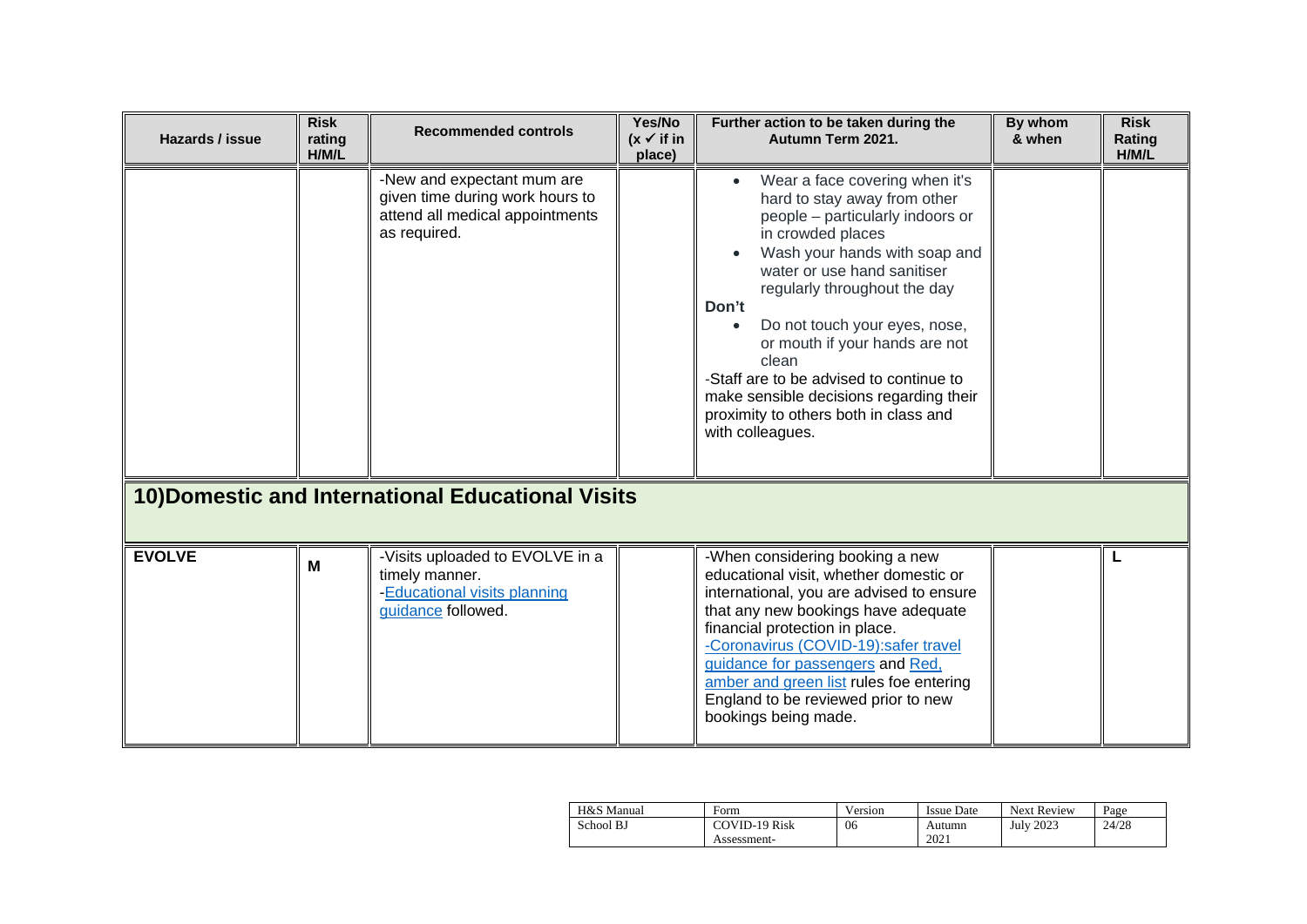| Hazards / issue                                                                            | <b>Risk</b><br>rating<br>H/M/L | <b>Recommended controls</b>                                                                                                                                                                                                                                                                                                                                                                                                          | Yes/No<br>$(x \vee$ if in<br>place) | Further action to be taken during the<br>Autumn Term 2021.                                                                                                                                                                                                                                                                                                                                             | By whom<br>& when | <b>Risk</b><br>Rating<br><b>H/M/L</b> |
|--------------------------------------------------------------------------------------------|--------------------------------|--------------------------------------------------------------------------------------------------------------------------------------------------------------------------------------------------------------------------------------------------------------------------------------------------------------------------------------------------------------------------------------------------------------------------------------|-------------------------------------|--------------------------------------------------------------------------------------------------------------------------------------------------------------------------------------------------------------------------------------------------------------------------------------------------------------------------------------------------------------------------------------------------------|-------------------|---------------------------------------|
|                                                                                            |                                | 11) Professionals/Visitors and Contractors on site.                                                                                                                                                                                                                                                                                                                                                                                  |                                     |                                                                                                                                                                                                                                                                                                                                                                                                        |                   |                                       |
| <b>Visitors/Contractors</b><br>and External<br><b>Support Staff on the</b><br>school site. | M                              | -All visitors sign in when they<br>attend the school site.<br>-Hand sanitiser station in place<br>at the main entrance.<br>-Clear signage in place at the<br>main entrance in relation to use<br>of hand sanitiser and face<br>coverings.<br>- Hand sanitiser (60-70% alcohol<br>applied before entering the<br>school building.<br>-Face covering guidance<br>followed.<br>-Main reception area spot<br>cleaned throughout the day. |                                     | -Professionals/Visitors and Contractors<br>to be advised in advance of the schools<br>wishes regarding wearing face<br>coverings on the school site;<br>Face coverings worn in enclosed and<br>crowded spaces when staff come into<br>contact with people they don't normally<br>meet.<br>-A supply of face coverings are to be<br>readily available at the main entrance<br>for visitors to the site. |                   |                                       |
| <b>Catering</b><br><b>Contractors</b>                                                      | M                              |                                                                                                                                                                                                                                                                                                                                                                                                                                      |                                     | The school's catering contractors are to<br>continue to follow the Working Safely<br>During Coronavirus (COVID-19).                                                                                                                                                                                                                                                                                    |                   |                                       |

**For further advice and support contact the Children & Young People's/Adult & Health Services ,Health and Safety Team [hsteam@durham.gov.uk](mailto:hsteam@durham.gov.uk) and 03000 263430.The Health and Safety Team have placed all relevant documents in a [COVID-19 file](https://gateway.durhamschools.org.uk/premises/healthsafety/Lists/Covid19/Document.aspx?ID=1&Source=https://gateway.durhamschools.org.uk/premises/healthsafety%2FLists/Covid19) on their Extranet page.**

**All relevant guidance contained in this document is subject to updates as required.**

| H&S Manual | Form                 | Version | <b>Issue Date</b> | <b>Next Review</b> | Page  |
|------------|----------------------|---------|-------------------|--------------------|-------|
| School BJ  | <b>COVID-19 Risk</b> | 06      | Autumn            | <b>July 2023</b>   | 25/28 |
|            | Assessment-          |         | 2021              |                    |       |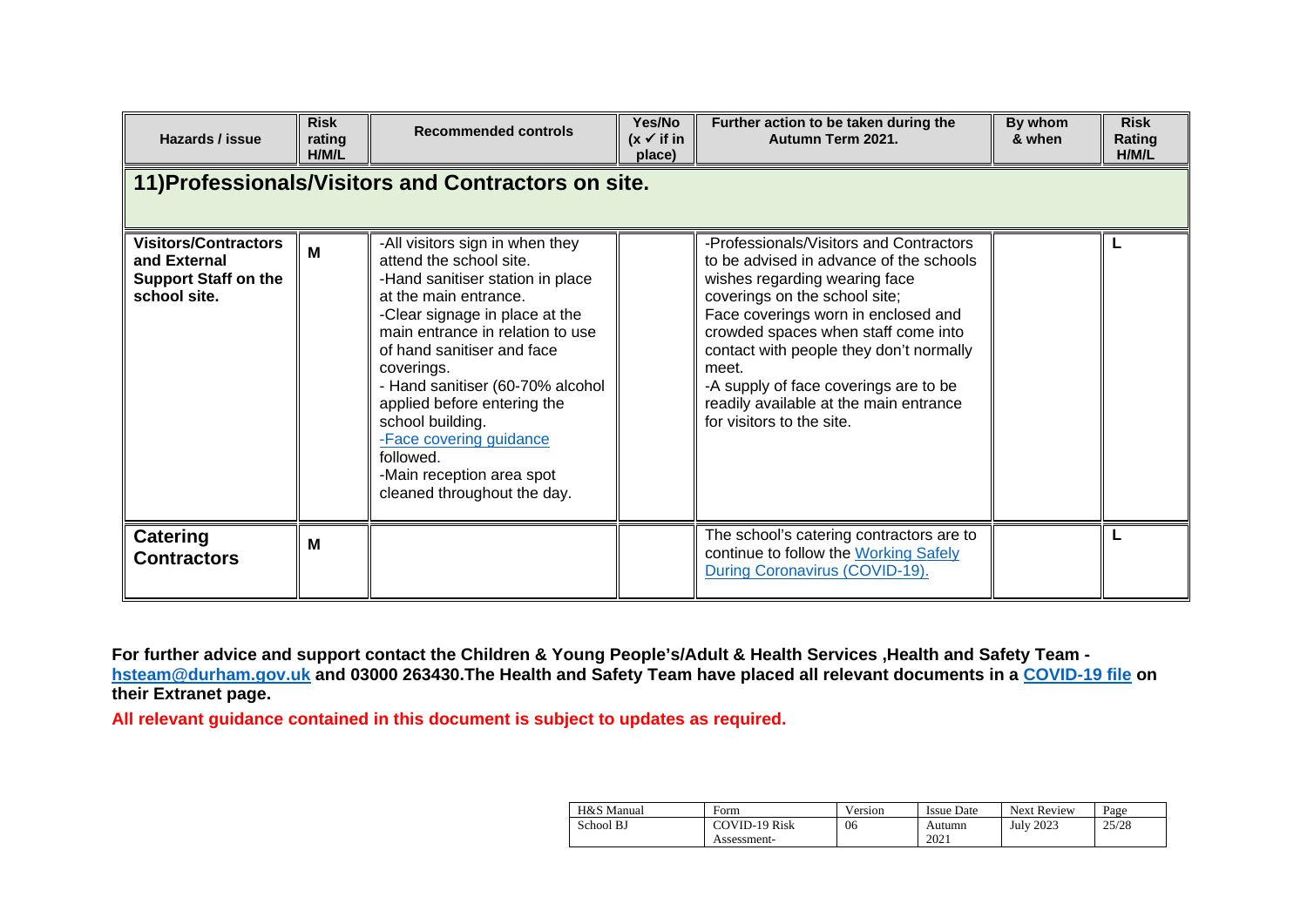| <b>Guidance</b>                                                                                    |
|----------------------------------------------------------------------------------------------------|
| <b>Schools COVID-19 Operational Guidance.</b>                                                      |
| <b>Early Years and Childcare settings.</b>                                                         |
| Further education, colleges, and providers.                                                        |
| Special schools, special post-16 providers and alternative provision.                              |
| Stay at home: guidance for households with possible or confirmed coronavirus (COVID-19) infection. |
| <b>Symptoms of coronavirus (COVID-19)</b>                                                          |
| Rapid asymptomatic testing in specialist settings (applies from step 4                             |
| Regular rapid lateral flow coronavirus (COVID-19) tests.                                           |
|                                                                                                    |
| Report a COVID-19 rapid lateral flow test result.                                                  |
| Book or manage your coronavirus (COVID-19) vaccination.                                            |
| Coronavirus: how to stay safe and help prevent the spread.                                         |
| Use of PPE in education, childcare, and children's social care.                                    |
|                                                                                                    |
| Contact Tracing for Step 4 Onwards Frequently Asked questions read where need identified.          |
| <b>Guidance</b>                                                                                    |

| H&S Manual | Form          | Version | <b>Issue Date</b> | <b>Next Review</b> | Page  |
|------------|---------------|---------|-------------------|--------------------|-------|
| School BJ  | COVID-19 Risk | 06      | Autumn            | <b>July 2023</b>   | 26/28 |
|            | Assessment-   |         | 2021              |                    |       |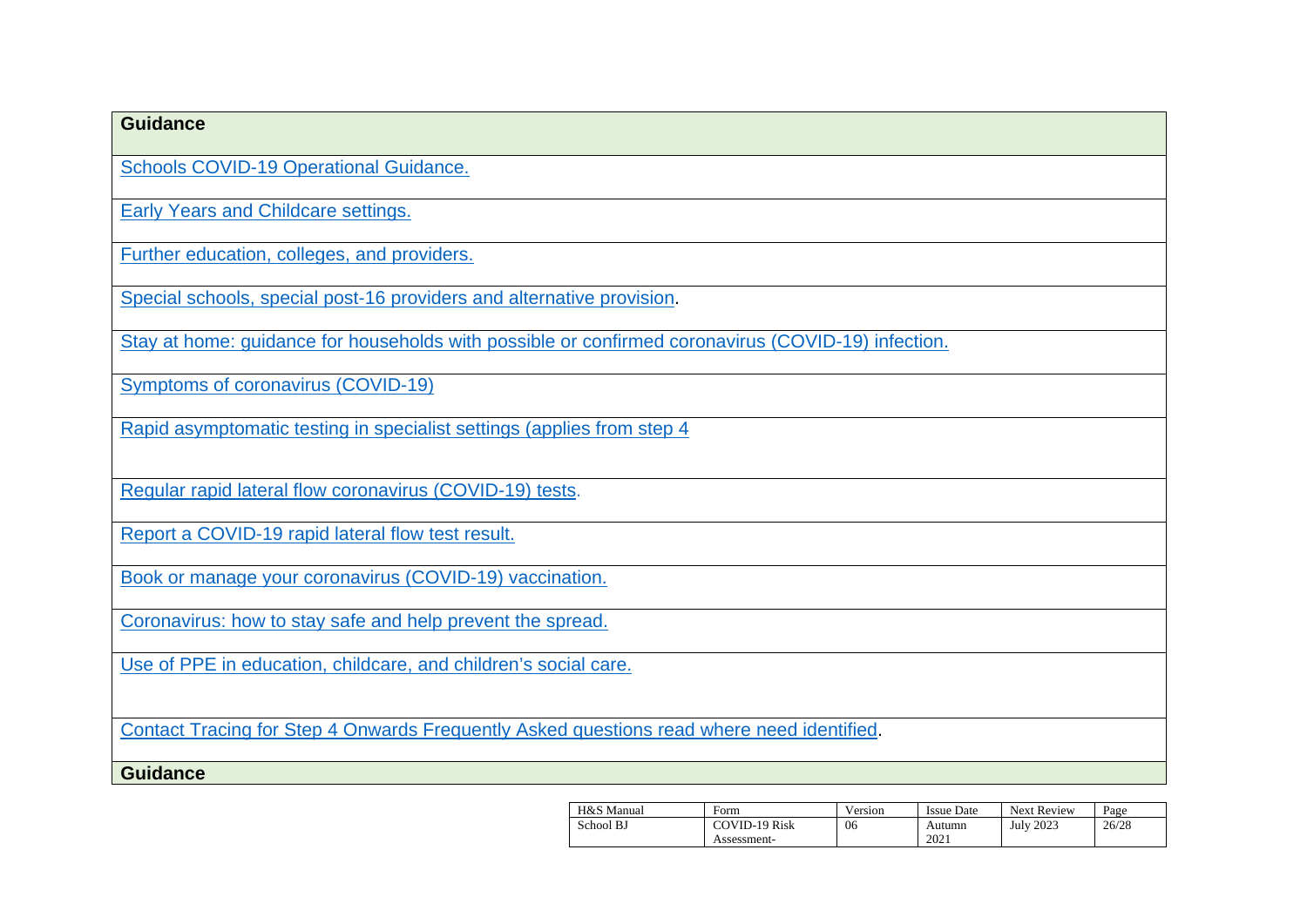[COVID-19: cleaning non-healthcare settings outside the home.](https://www.gov.uk/government/publications/covid-19-decontamination-in-non-healthcare-settings/covid-19-decontamination-in-non-healthcare-settings)

[Contingency framework: education and childcare settings.](https://www.gov.uk/government/publications/coronavirus-covid-19-local-restrictions-in-education-and-childcare-settings/contingency-framework-education-and-childcare-settings)

[Face coverings: when to wear one, exemptions, and how to make your own.](https://www.gov.uk/government/publications/face-coverings-when-to-wear-one-and-how-to-make-your-own/face-coverings-when-to-wear-one-and-how-to-make-your-own)

[Red, amber, and green list](https://www.gov.uk/guidance/red-amber-and-green-list-rules-for-entering-england)

[Coronavirus \(COVID-19\): safer travel guidance for passengers](https://www.gov.uk/guidance/coronavirus-covid-19-safer-travel-guidance-for-passengers#checklists-for-safer-travel)

[Catch it, bin it, kill it.](https://www.infectionpreventioncontrol.co.uk/resources/catch-it-bin-it-kill-it-poster/)

E [Bug COVID-19 website.](https://e-bug.eu/eng_home.aspx?cc=eng&ss=1&t=Information%20about%20the%20Coronavirus)

[COVID-19: cleaning](https://www.gov.uk/government/publications/covid-19-decontamination-in-non-healthcare-settings/covid-19-decontamination-in-non-healthcare-settings) non[-healthcare settings outside the home.](https://www.gov.uk/government/publications/covid-19-decontamination-in-non-healthcare-settings/covid-19-decontamination-in-non-healthcare-settings)

**HSE Guidance**

**[HSE Ventilation guidance](https://www.hse.gov.uk/coronavirus/equipment-and-machinery/air-conditioning-and-ventilation/index.htm)** 

[CIBSE COVID-19](https://www.cibse.org/coronavirus-covid-19/emerging-from-lockdown)

**Kitchen Contractors**

[Working Safely During Coronavirus \(COVID-19\).](https://www.gov.uk/guidance/working-safely-during-covid-19/restaurants-pubs-bars-nightclubs-and-takeaway-services)

## **New and Expectant Mums**

[NHS Pregnancy and coronavirus \(COVID-19\)](https://www.nhs.uk/conditions/coronavirus-covid-19/people-at-higher-risk/pregnancy-and-coronavirus/)

**Guidance**

| H&S Manual | Form                 | Version | <b>Issue Date</b> | <b>Next Review</b> | Page  |
|------------|----------------------|---------|-------------------|--------------------|-------|
| School BJ  | <b>COVID-19 Risk</b> | 06      | Autumn            | July 2023          | 27/28 |
|            | Assessment-          |         | 2021              |                    |       |